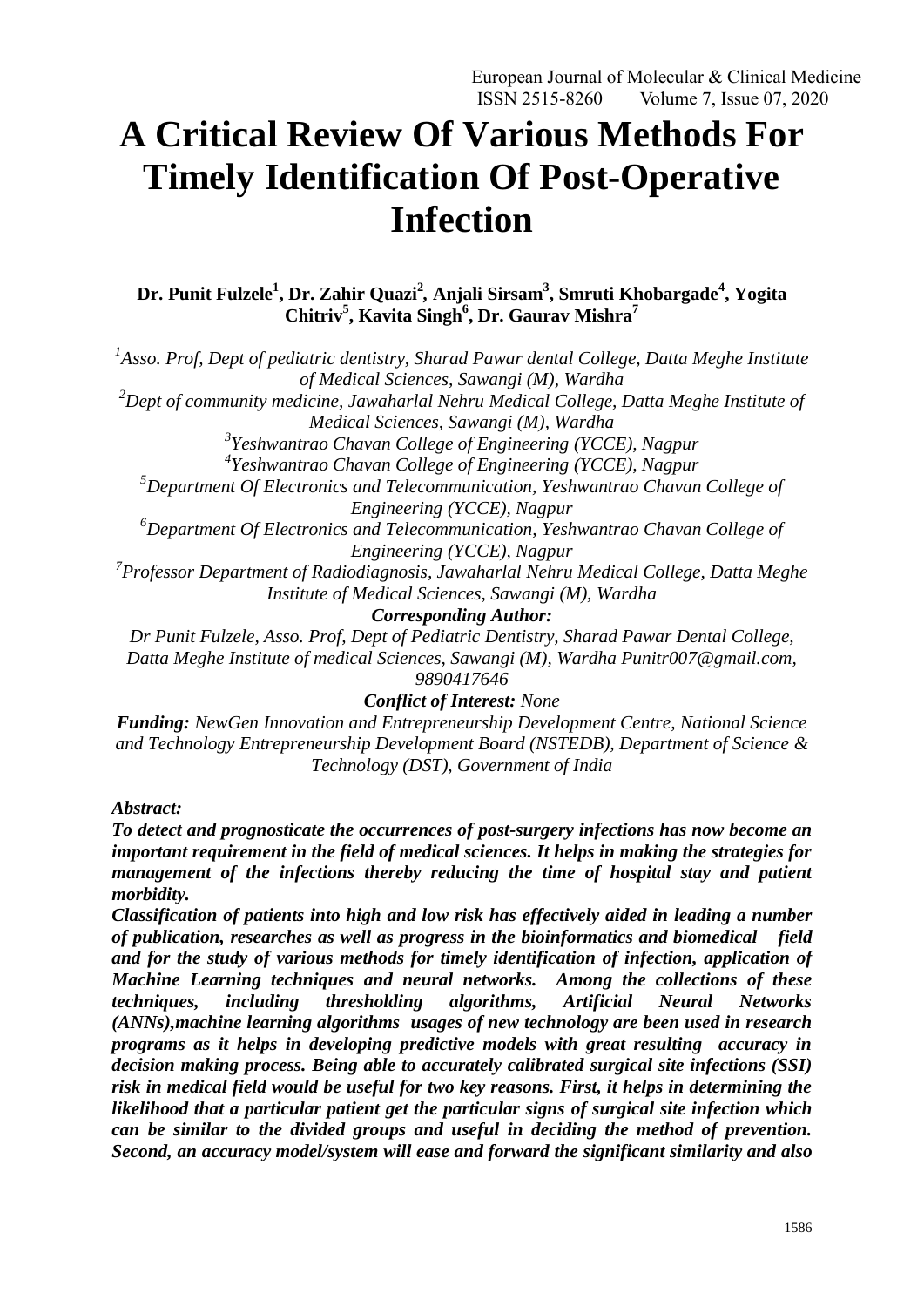*the comparison of (SSI) that is surgical site infection rates within health care providers and the facilities.*

In the current paper, we have done a literature review of the emerging methods involved *in the prediction of infection and detection of the same. These models are based on numerous unconfirmed and supervised techniques like neural networks, algorithms, thermal techniques, devices and machine learning (ML) techniques. As an emerging application of machine learning methods and thermal devices, we here describe the most up-to-date techniques used, researches made and publications referring post-operative infection models as the aim of their work which use these techniques.*

#### **Introduction:**

Recently, there are other systems such as MRI and when an SSI occurs ,it is noticed that the patient"s hospital stay increases by 60% by comparing it to non-infectious patients after surgery .Now a day"s only after appearance of clinical signs and symptoms the SSI can be detected, but SSI goes it's advance stage so the patient needs medical care .And here more chances of patients can die. This infection can happen after the patients after getting discharge.

As the surgical site infection can be developed after the operation which cannot be seen by naked eyes. Bacteria is the main reason for SSI. After the surgery SSI develop 10 days to several weeks .If the treatment is not given then the infection spread in depth near to the surgery . Also ,it takes more time and efforts to treat the patient and as patients hospital stay increases the hospital money is also increases.

Screening in early stage, which aim is to find out which types of cancer is this before its clinical appearances. It is one of the method which tried by the scientists.

Now in present work, studies that use various methods for early detection of infection which includes using new technology, thermal images, neural network ML techniques for modeling infection related prediction model are available.

This paper mainly focuses on approaches made by the scientist and methods used/published for detection model of post-operative infection in following points-

- Approaches for detection.
- Methods for prediction model.
- Difference in output of each paper.

#### Approaches for Detection of Post-Operative Infection.

Many methods are given in the literature for the detection of post-operative infection. In cancer prognosis ML concept is used. Supervised and classification algorithm are used in most of the studies for the prediction. According to the analysis , the multidimensional non homogeneous data combination with the applications used in feature extraction ,selection and classification can provide as an effective tool for conclusion in the infection detection domain. The main motive of this techniques is to obtain a model which can useful to perform classification, prediction, estimation or any other similar task. [1]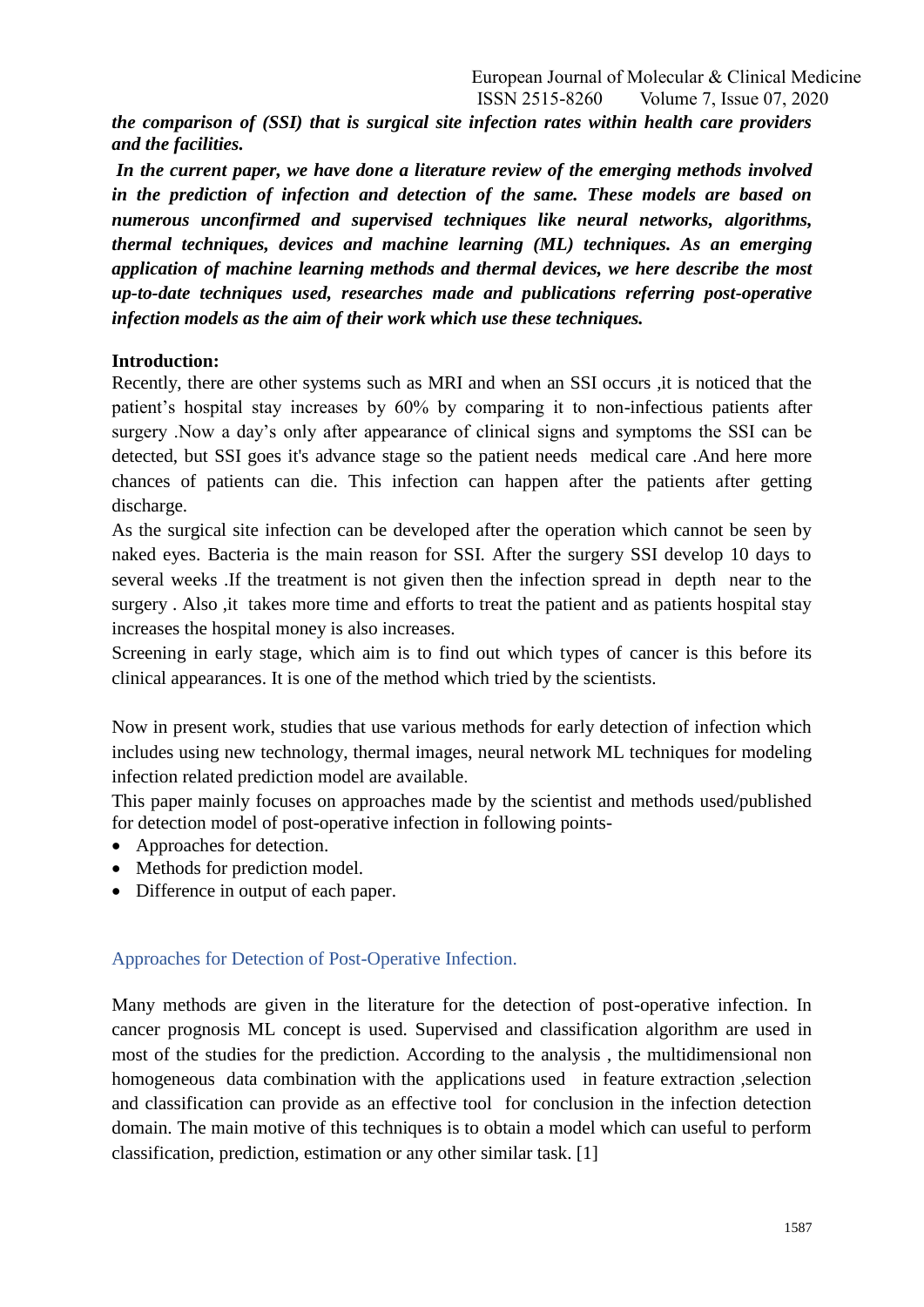In order to examine the capability of non-invasive infrared thermography (IRT), after surgery, to predict infection. [2]

From day 2 the thermal camera was used in hospital. Thermal images was taken of wound site and abdomen. In this paper, infrared camera is used for temperature detection.So, is used to capture patients for surgical site infection after the Nuss procedure .camera has the potential to monitoring the infection in many situations .[3]

Uses of infrared camera and also comparison between the temperature obtained by the thermal images and long infrared camera [2-10]

In this paper, it is to check the practicality of using thermal images to diagnose bacteria in alternate of a chest x-ray [4]. Following the aims of this study are:

1) To check by using a thermal camera it is possible to detect heat emitting areas from the chest it is the location which chest x-ray shows focal consolidation consistent.

2) To determine heat emitted from the chest is changes over time if possible to take serial images of chest.

The OCM (**Oncology Care Model)** is created by the Center for Medicare and Medicaid Innovation. It is is an episode-based payment system . The high-risk patients is identified by OCM [5].For example :in a 24-month of period, 1205 number of patients had operations for malignant disease.17.3% was rate of SSI. Six independent predictive risk factors are identified by multivariate stepwise logistic regression model in Machine learning : impure and infected operations, male sex, surgical duration greater than 280 minutes, prior radiotherapy, American Society of Anesthesiology class III to V, and antimicrobial prophylaxis not according to convention. Two groups of patients were identified, On the basis of individual risk scores-

(1) low risk score  $\leq$ 8, surgical site infection rate is 10%.

(2) High risk score  $\geq$ 9, surgical site infection rate is 33.6%.

The independent association of patient is determined by multivariate stepwise logistic regression and surgical predictor with the risk of infection within 30 days of surgery .All surgeries randomly divided which was recorded in the National Surgical Quality Improvement Program(NSQIP) from 2010 . They calculated the score of risk which have first three nos. are common in CPT in order to record or capture the factors which are specific to particular surgery[6] .

In this paper , MATLAB software and the Lasso or elastic net regularization for linear models in MATLAB for the prediction are used.4290 participants are recorded from July 2007 to December 2009 who had gastric surgery and entered in KNISS, Prediction of the emersion of SSI were analysed using lasso method. In order to get tuning parameter value Cross validation were applied [7].

1744 participants who underwent pancreatic, hepatobiliary, and colorectal resections at Johns Hopkins Hospital were analysed. Here by using multivariable logistic regression risk factors for any patient SSI were examined[8] .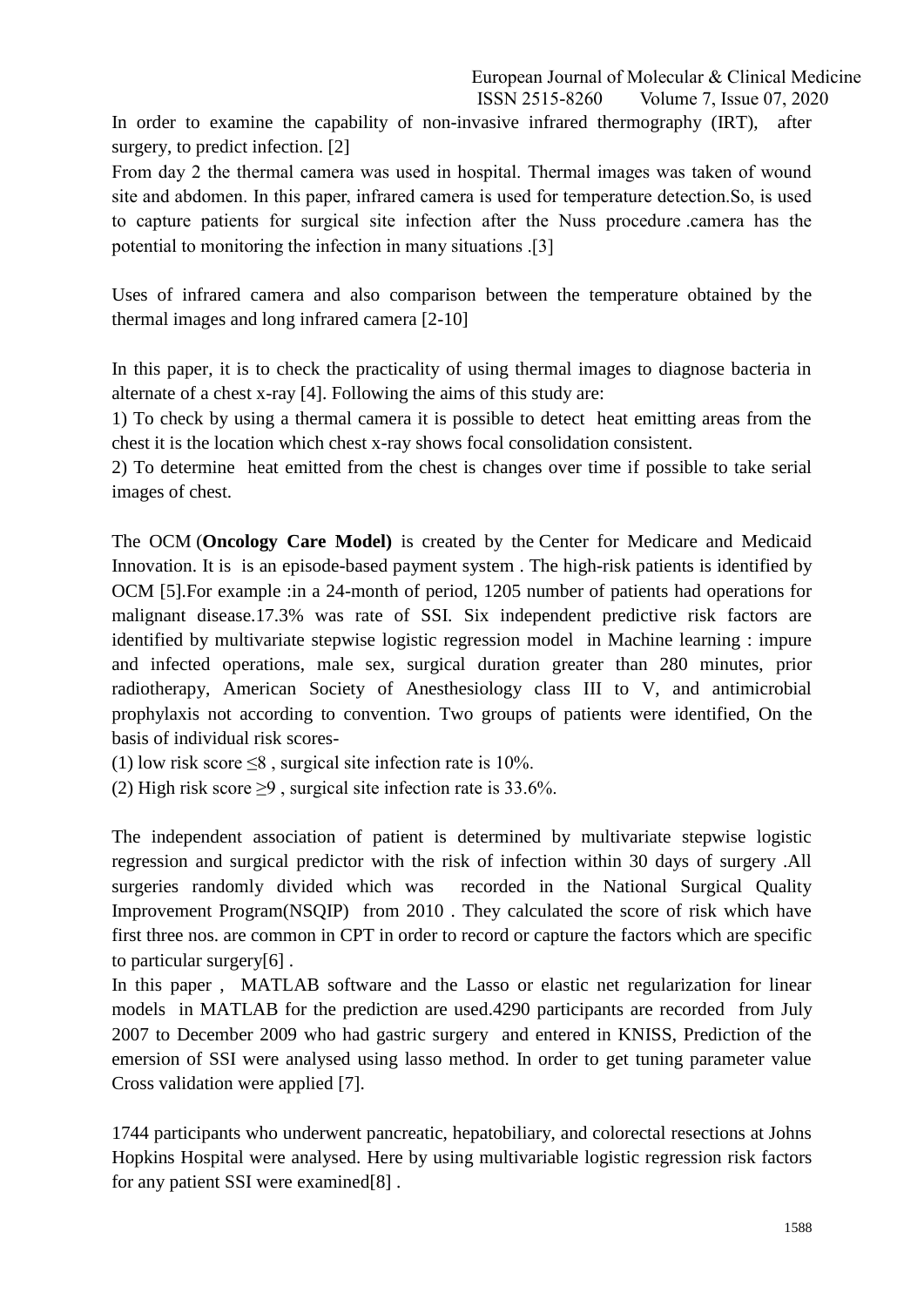In this , 145 participants who had t intestinal perforation, abdominal at two hospitals. Higher risk of infection was related with a larger number of injured organs, injury to the left colon necessitating colostomy, increased age, larger number of units of blood were shown by Logistic-regression analysis [9] .

For the prediction of the infection/disease in different body parts logistic regression is used [9-11]. In logistic-regression. :It analyze unadjusted association of 30-day post discharge. Multi variable logistic regression model was then the criterion taken to assess variables which are related with risk of post-operative infection [13-14].

In order to detect postoperative infections at early stage C reactive protein levels may b useful. Diagnostic and time-critical recommendations values were analysed for CRP use as an infection indicator. CRP was one of the variable of severity was accepted for clinical disorder . CRP is nothing but it can use marking of damage tissue in addition to inflammation [15].

In order to predicting the deep wound infections after thoracolumbar surgery using pedicle screws they examine the postoperative suction drainage tip cultures as a method . Analyse the results of cultures on postoperative suction drainage tips from a 471 cases of surgery. Determine the specificity ,predictive value, sensitivity . And examine the confined bacillus. Calculable analyses of serum CRP is performed with the help of Turbidimetry[16].

In this paper, To examine the use fluoro-D-glucose as a detecting infection, rabbit osteomyelitis model was used in condition of post-operative inflammation. Analysis was performed on the basis of standardized uptake value (SUV) at surgical site[17].

In order to detect the infection there types immunologic methods such as ELISAs, immunological assays, solid-state radioimmunoassay, and immunofluorescent assays are available for detection. However, for detection of infections need a lab and expert to perform the assays .And there is to perform immunological assays for the biological samples which are not easy to obtained from an animal. They are expansive as well. Until clinical symptoms are appear clearly can't perform this. So there is a need of diagnostic technique for the early detection of infections which should be simple, rapid, non-invasive and inexpensive [18].

# 3. Methods for Prediction Model.

# 1.Infrared Thermal Camera and Thermal Imaging

Early inflammatory changes like "calor" (increased heat) could be useful in identifying SSIs in subclinical stage. Thermal imaging of surgical site can detect rise in temperature (related to inflammation) even before appearance of clinical signs and symptoms.

1. The featuring data ,including maximum temperature according to, linked to infection or inflammation, and temperature of normal healing wounds can be collected also recorded using the Long-wave infrared thermography. The aim of this was to induce whether a wide or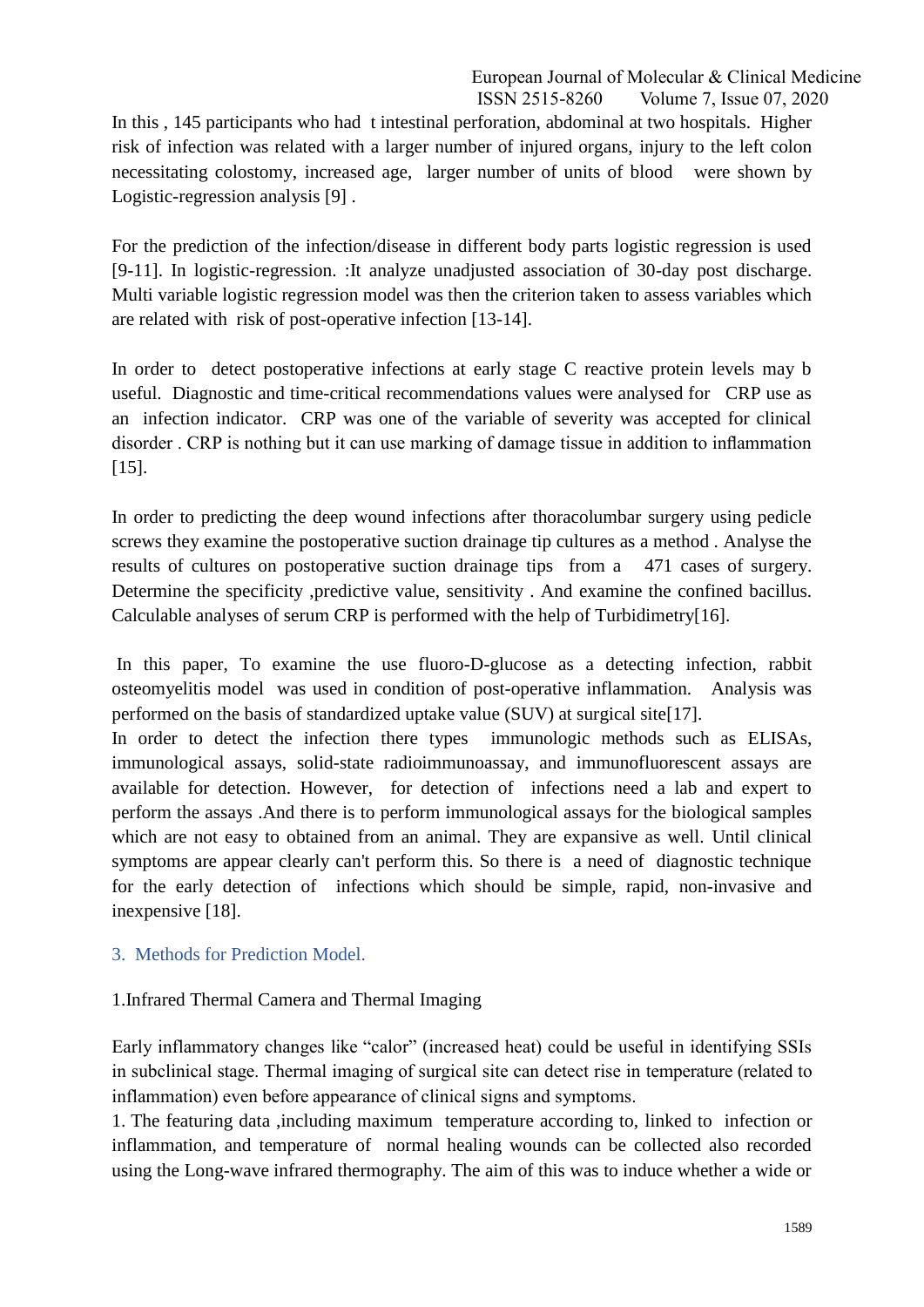slight change in temperature of wound associate with post-operative infection can be detected by the long-wave infrared thermography (LWIT, or thermal imaging) camera. Also whether long-wave infrared camera can be used to detect the Surgical site infection and inflammation as and compare it with the normal temperature of the patients with similar wound locations with respect to the particular kind of surgical operation and location [19].

In this method, the relative maximum temperatures which are observed ,collected and recorded by thermal camera and digital thermal imaging. The authors validated and exposed the use of thermal digital cameras and dual-imaging infrared to analyse images . In the two case which were classified with medically diagnosed wound infection, an temperature elevation was witnessed with temperature maximums differences comparing the temperature of wound and healthy skin which is calculated to be 4-5° wth the help of longwave infrared camera. Also it was able to record the relate change of temperature of  $+1.5^{\circ}$  C to 2.2° C in patents having SSI of infection [20].

2.[a]Collect an thermographic image of structure of the infected site

 [b]After that ,determine the mean temperatures of the infrared thermographic images and classify them according.

 [c]Finally, detection of early or subclinical infection and infection(along with temperature values) of particular anatomical structure where the mean temperature change of a structure is probably less than  $1^{\circ}$  C. in comparison to the mean temperature of the same structure of the same Species which can be obtained using the infrared thermographic images of same structure with same location without infection and inflammation taken by the thermal camera Another way,

[d] To determine the total mean temperature of the symmetrical anatomical structure's using infrared thermographic images; and

[e] Finally, inflammation can be detected of an structure by comparing the total temperature of infected structure (which is be greater in case of infection) with the predetermined temperature of non-infected structure of same species.

2.Machine Learning Algorithms

Use of new trending technologies like Machine learning which is a essential and basis of IOT are now a powerful ,popular tool for clinical, medical field researches and researcher. These techniques can facilitate and record the relationship patterns , Also they are able to facilitate the effective future prediction of any feature in complex database too .

Machine learning techniques like Decision Trees (DTs),Artificial Neural Networks (ANNs),Support Vector Machines (SVMs) and Bayesian Networks (BNs), which are used and variety of trending tech have been used various researches for the modelling of infection predictive models, which results increase in accuracy of prediction ,decision making models . From these technologies machine learning ,an essential component of IOT, is related to the data analysis and data sampling [\[17\],](https://www.sciencedirect.com/science/article/pii/S2001037014000464#bb0050) There are two phases in learnng process: (i) Creating a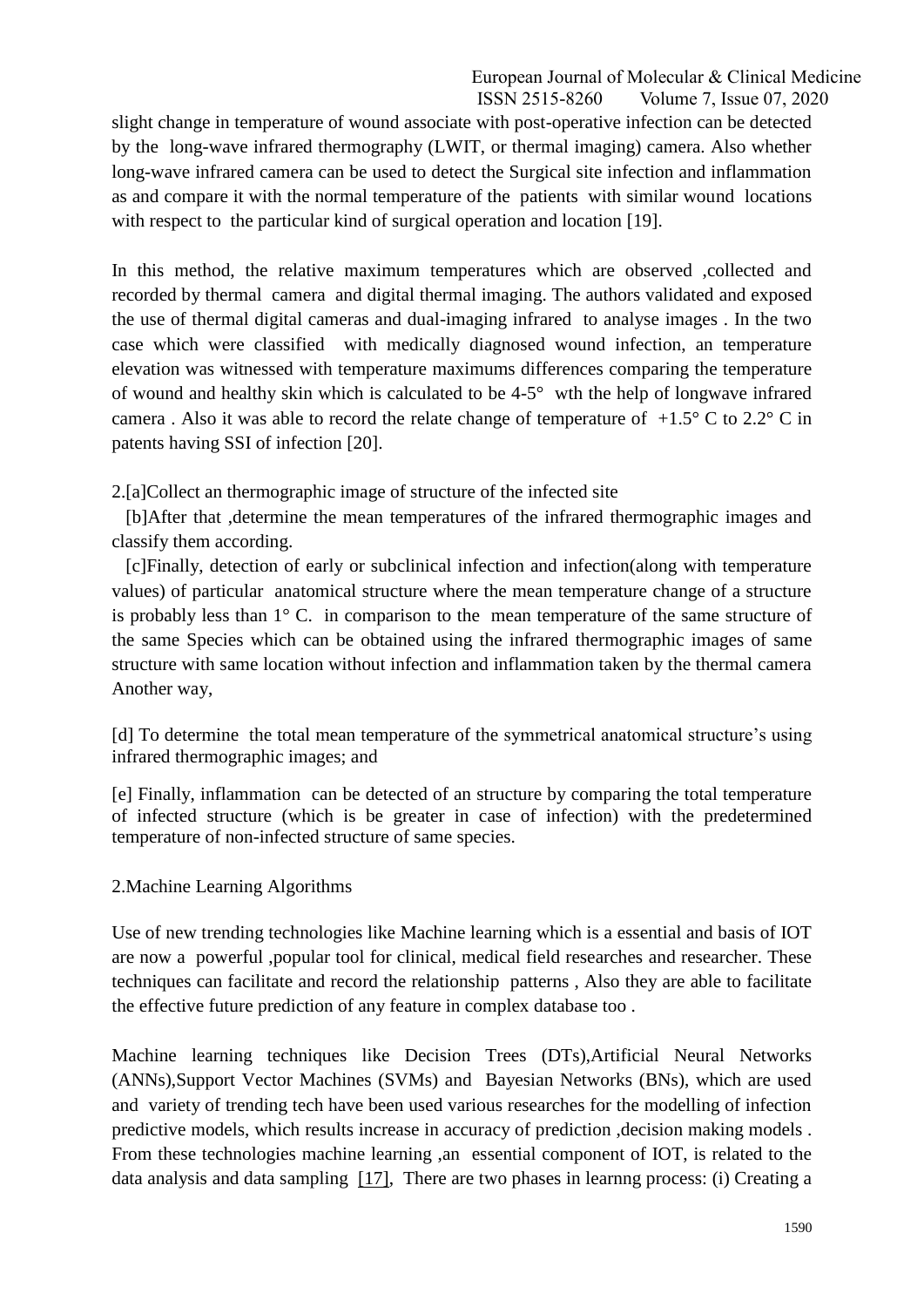fundamental ,prerequisite dataset and determination of dependencies in a given complex or simple dataset , (ii)using these approximated dependencies for the prediction of output values.

ML has been accepted as one of the best approaches for prediction in medical .There are total two types of algorithms in ML (i)unsupervised learning and (ii)supervised learning , these are the two primary types of machine learning technique. In supervised learning, the desired output is already known before the prediction Contradictory, in the unsupervised methods, the desired output unknown before the prediction,

#### *Bayesian Networks (BN Classifier )*

A probabilistic graphical model which represents set of data with associated known dependencies with DAG that ie Directed Acyclic Graph creates a statistical Bayesian network model also known as Decision Network, Belief Network, Bayes (Ian) model .In this BN ,when an event occurs , even the least possible event of several events is taken into consideration for prediction of the model.

Probabilities are calculated and not the prediction .according to the name of this model ,knowledge coupled are represented according to its calculated probabilities in an DAG . Its applicable and used widely to in the events many task related to classification and representation of knowledge coupled probabilistic dependencies need to understand.



Fig 1: An illustration of a *Bayesian Networks*. Different nodes such as Sprinkler , rain and Grass wet and there probabilities which have been calculated in particular table. Accuracy of model with the neural network is up to:69%

# *SUPPORT-VECTOR NETWORKS (Svm)*

Support vector machine (SVM) which comes under the supervised algorithm analyze the data used for regression as well as classification analysis

Svm is used as classification and regression model for analyzing and predicting data. The models learn with the training data set and the testing data will be classified as per the belonging of data according to class that ie the groups separated by the gap.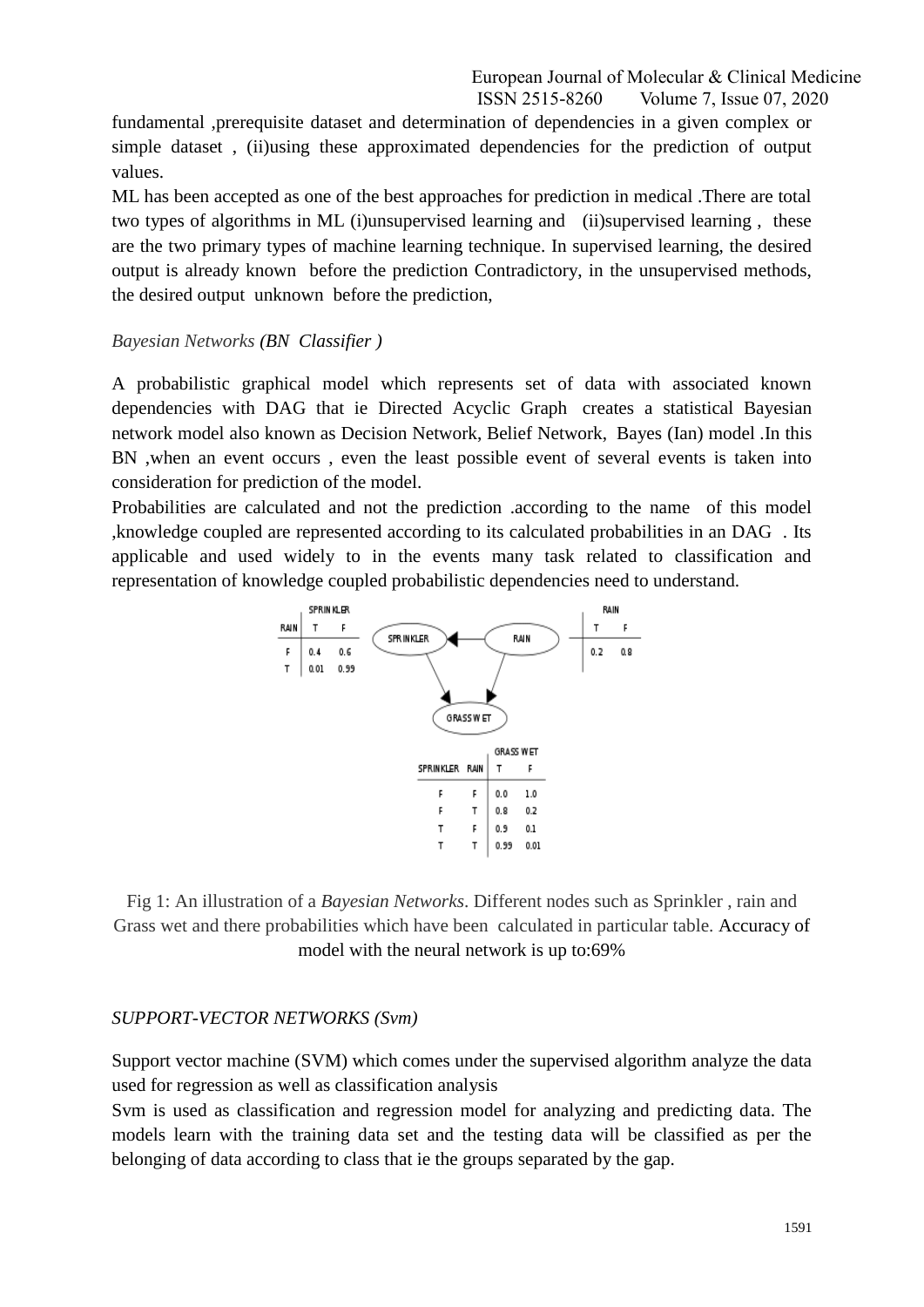In support vector machine, the points are mapped in a space where the input data are categorized and mapped into different parts separated by a clear gap. The gap is made as wide as possible. New testing and training data mapped into categories divided by wide gap and in same space and predict which category it belongs as per the sides of gap.

Support vector machines are a more modernistic , accepted , approved ML methods which can be used in many fields such as medical field or problems based on predictive models in particular site infection.

SVM is a supervised learning method that classifies at data and sorts it into one of the two categories Initially , SVM identify the hyperplane in a space which separates the input data values into sides of the gap that ie the classes. The next data will be places in the same space depending upon the classification based on where the data lies in that space.

The distance between the nearest instance with the gap can be increased so as to get more accurate result.

The probabilistic outputs was obtained for SVMs Fig. 2 illustrates how an SVM works .The decision boundary between the two clusters is the identified hyperplane in SVM obviously used for the detection of any misclassification .

SVM gives more accuracy .



Fig. 2. A Image of Simplified working algorithm Svm. In figure the blue and red category is classifies by the gap as shown in figure. Accuracy of model with the neural network is upto:71.0%

#### *DECISION TREE (DT)[21]*

Decision Tree(DT) Analysis which is not only used for supervised learning algorithm but also for unsupervised learning, like clustering. It is an predictive modeling tool having vast applications in different fields. A DT is developed in an in-sighted and algorithmic way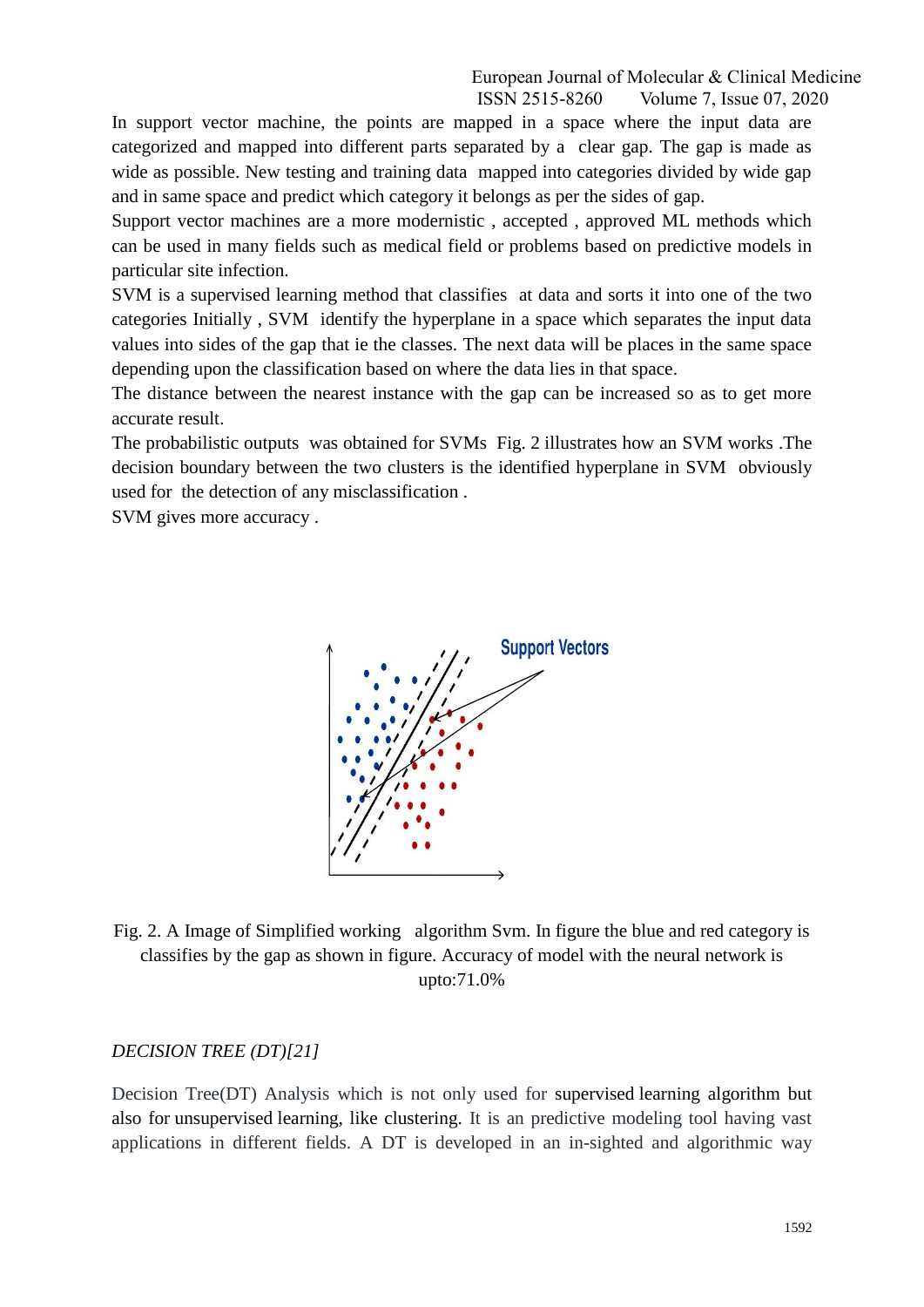which splits the dataset based on conditions. The is the hierarchical way with tree model having branches and splitting up the data values .

A tree like structure for classification is constructed by decision tree .Here like a flowchart there are nodes as input values and takes decisions splitting the data set according. DTs are among the ones which were developed earliest and are more efficient accurate machine learning model used for regression and classification as well. Because of the tree-structure of DT, they are easily understood, interpreted and easy to learn and apply. When a new data is added for classification ,the model will classify and place it to desired place or predicted place according to its class. The output of this method is decided after the definite architectural reasoning condition which makes it most appealing technique.

Fig shows the working of an program with DT algorithm.



# Fig 3: DT structure is illustrated where the primary node is root node having child nodes called as Leaf Nodes

Accuracy of model with the neural network is up to:93.0%

# *NEURAL NETWORK[22]*

Neural networks are especially used for the pattern recognition for identification and classification of signals such as vision, speech, that is audio, video and control systems. NN can also be used for the training and understanding the pattern of the input data. Time-series modelling as well as prediction can be done with the ANN .

A neural network is structure with layers which resembles the neurons in the brain, (having network structure) with structured layers of nodes connected with arrows. A neural network is able to train itself by learn the data from given dataset ,because of which it is used for training the machine for the applications like recognizing patterns, classifying data, and forecasting future events with high accuracy for tested prediction.

ANN contents many layers of abstraction including one input layer , many hidden layers(one or more) and one output layer. The more the merrier can suit here for hidden layers. A neural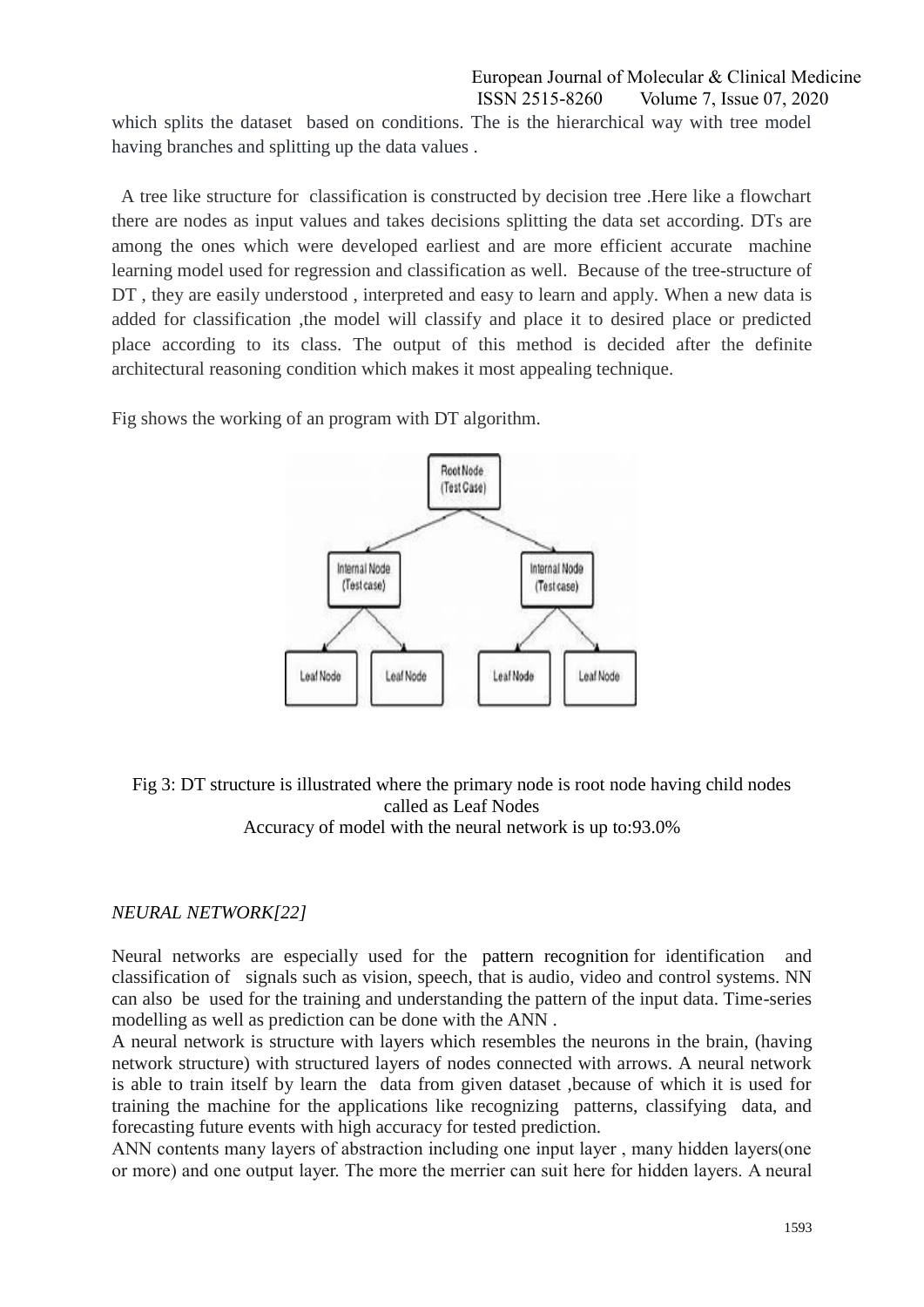network can be trained for the pattern recognition in voice and visual sources. Ann works with input values and weights and its connection with each nodes. The automatic adjustment of weights according to the input data and learning algorithm in training set till the neural network predicts the desired task correctly be the advantage of neural network.

In neural network, the features and parameters will train the machine and help in prediction model and predict the output with great accuracy. Accuracy of model with the neural network is up to: 96.5% which is most desirable.

In this figure , there are many data inputs and the hidden layers for the pattern recognition and the output layer.



Fig. 4 An working of the neural network structure. The output of one of the nodes is connected via arrow to the input of another node..

# *LOGISTIC-REGRESSION*

Logistic Regression is Classification and an supervised training algorithm -

This model combines decision tree and LR learning. In logistic regression ,it categorizes data as discrete ,unique classes with training and testing relationship from a given set of known data i.e. supersized data. Logistic regression creates a linear relationship from the dataset on which it is applied and then it introduces a non-linearity with a sigmoid function. LR uses an equation as the representation, just like in linear regression.

Input values which is x in this expression is a combination of linear data which use weights or the coefficients beta as referred in for this prediction of y which is and output value . Logistic regression differs from linear regression by this primary and important key that that the output for this model is a (0 or 1) that is binary values rather than a numeric value. Logistic regression equation is as follows:

$$
Y = e \wedge (\beta 0 + \beta 1^* x) \div (1 + e \wedge (\beta 0 + \beta 1^* x))
$$

Where ,

Y is predicted output of model,

 $\beta$  0 is the intercept term,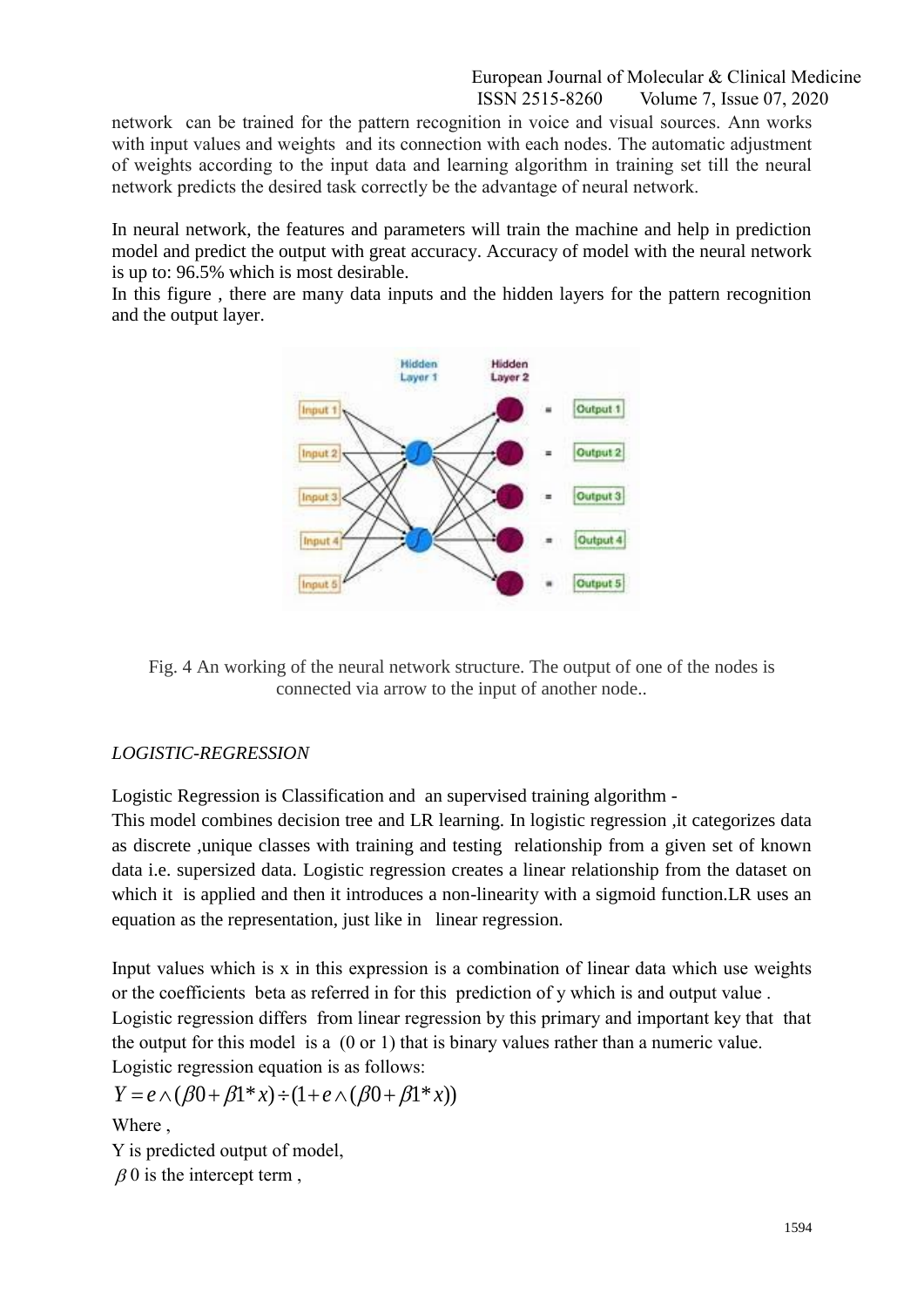$\beta$  1 is the coefficient value for each single input value x. Each column in the input data it has an associated beta  $\beta$  a constant real coefficient value which the model learns in training. LR is similar to linear regression method, but the difference is that the logistic use the logistic function and sigmoid function for predictions to be transformed. Because of this ,we no longer learn the predictions as a linear combination inputs as in we did with linear regression,

Continuing the equation, the model equation can be changed as stated below:

$$
p(X) = (e \wedge (\beta 0 + \beta 1^* X) \div (1 + e \wedge (\beta 0 + \beta 1^* X))
$$

 $(p(X) \div 1 - p(X)) = (\beta 0 + \beta 1^* X)$ 

The calculation of the on the right is linear again (just like linear regression), and on the left(input) is given as log of the probability of the default class.

The right sides , calculated output is observed similar to linear regression and on the left side , log of probability of the default class is shown. The given graph makes logistic regression an useful ML algorithm.



Fig:5 Illustration Of The Logistic Regression Output Graph

According to the recent Pub Med results regarding the subject of ML-

For nearly three decades the ML techniques like neural network (ANN) and Decision Tree(DT) were used in detection modelling. Regarding the subject of ML , many surveys have been carries out. From a recent survey from Pub Med regarding the same .the wide majority of these techniques and publications apply one, two or more ML algorithms such as DT,ANN, classifiers and integrates data from various websites ,hospitals or sources for the detection of infection of cancer and tumors .

In growing trend of using IOT and new technologies in medical research , use of neural network and ML algorithms like SVM, DTs , Logical regression , BN etc are used in development of prediction model with incremental accuracy.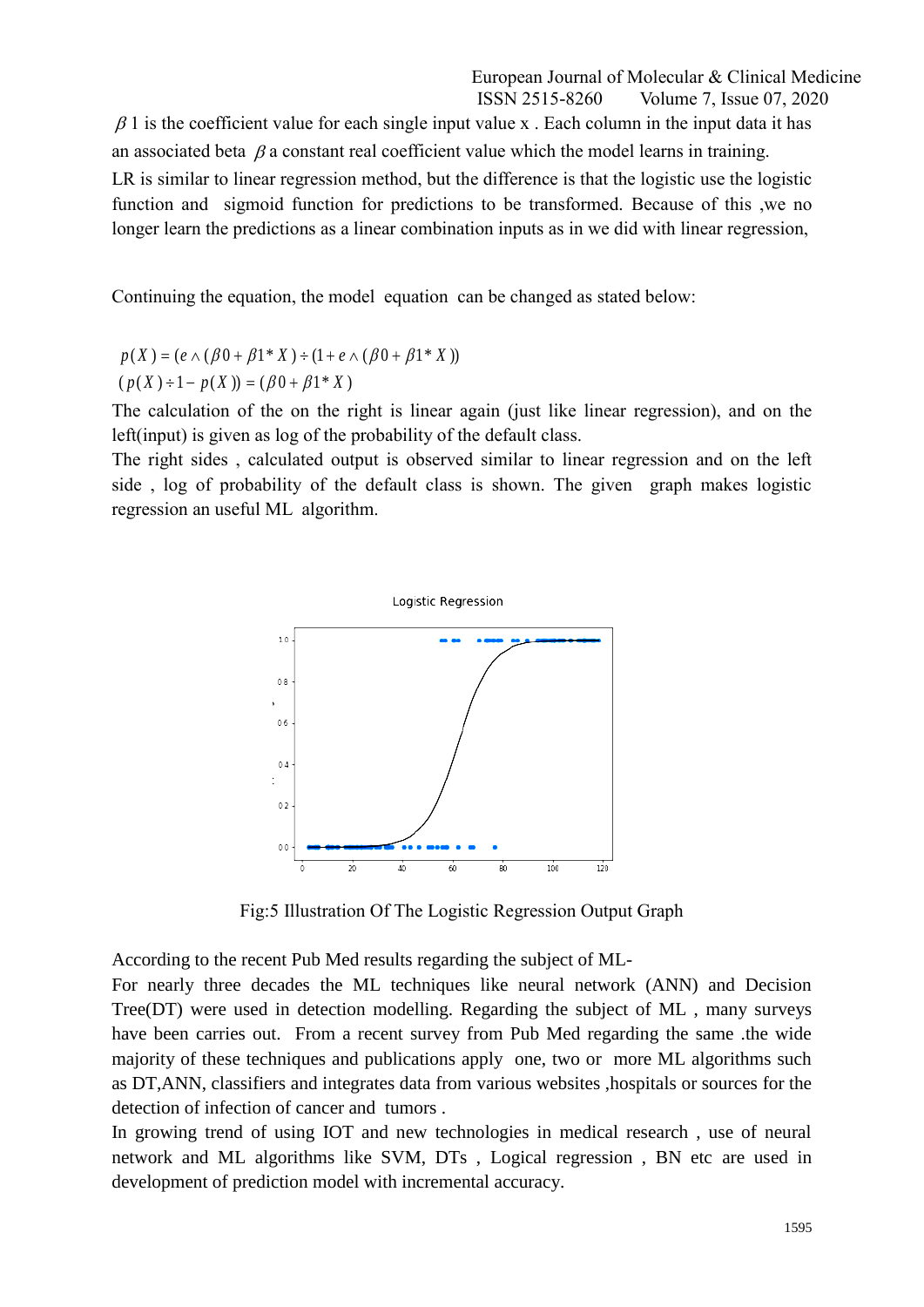#### *3.LASSO METHODOLOGY[23]*

Lasso ( Least Absolute Shrinkage And Selection Operator; also lasso or LASSO) which is included in ML and statistics is used for regression analysis. Lasso performs both variable selection as well as the regularization which enhances the prediction accuracy of the model. As with the model building on lasso problems can produce a good calibrated prediction model for risk prediction of various infection such as post-operative in cancer, tumor or gastric ,etc ,it has an advantage over logistic regression.

A wide variety of objective functions including M-estimators in general, generalized estimating equations, generalized linear models , and proportional hazards models, in the obvious way are available in Lasso regression method . The objective function *N*

$$
\frac{1}{N} \sum_{i=1}^{N} f(x_i, y_i, \alpha, \beta)
$$

Is that it estimates the solution to where only  $\beta$  is penalized and  $\alpha$  will be free to take any allowed values and also  $\beta$ 0 is not penalized in basic case.

$$
\min_{\alpha,\beta} \frac{1}{N} \sum_{i=1}^{N} f(x_i, y_i, \alpha, \beta)
$$
 subject to  

$$
\|\beta\| \vee 1 \le t
$$

#### *4.* C-Reactive Protein (*CRP)*

C-Reactive Protein (CRP) , discovered in serum of Francis and Tillett . CRP was discovered for the cause of disease called pneumonia in year 1930 is an acute-phase reactant. Also at early time crp was considered as a vital parameter for severity for various diseases. CRP not only indicates the damages tissues but also indicates the inflammation. The CRP level might prove useful for early detection of post-operative infection.

It is observed that CRP indicates the humeral response of immune system In this method , it not only analysis the time-dependent reference and baseline values for the use of crp in postoperative but also calculates the predictive value, sensitivity . CRP analyses and calculates the specificity and investigated the isolated pathogens. The C-reactive protein can be used for quantitative analysis using Turbidimetry.

Need of technology is evident from GBD studies around the world[24-28]. Many studies concerned to infections and related factors were reported[29-36].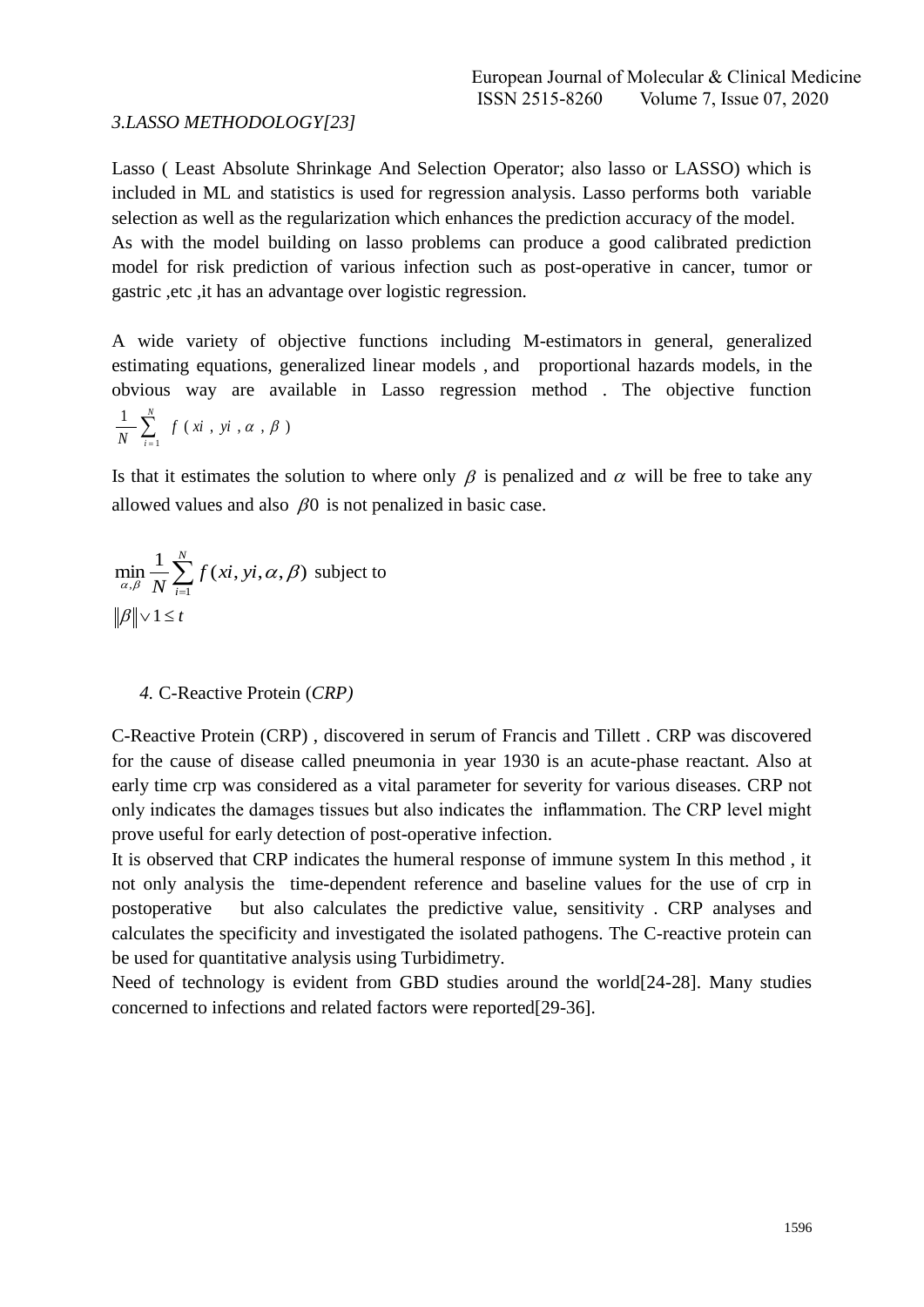| Sr.no            | Name of paper                                                                                                           | Year of<br>publicati<br>on | <b>Technology</b><br><b>Enabled</b>                                            | <b>Limitations</b>                                                                                                                                    |
|------------------|-------------------------------------------------------------------------------------------------------------------------|----------------------------|--------------------------------------------------------------------------------|-------------------------------------------------------------------------------------------------------------------------------------------------------|
| 1.               | Risk index for<br>prediction of<br>surgical site<br>infection after<br>oncology<br>operations                           | 1998                       | Logistic-regression<br>on oncology<br>operations                               | 1. Less Database was used<br>so accuracy is less<br>2. Used pre-infection and<br>physical features such as<br>sex, habits.                            |
| 2.               | Early detection<br>of inflammation<br>and infection<br>using infrared<br>thermography                                   | 2003                       | Infrared<br>thermography                                                       | 1. No statistically changes<br>in parameter measures of<br>disease before 10 days of<br>post infection.<br>2. It requires medical<br>expert           |
| 3.               | Usefulness of<br>procalcitonin in<br>early detection of<br>infection after<br>thoracic surgery.                         | 2005                       | Procalcito and crp<br>(C-REACTIVE<br>protein Parameters<br>used for prediction | 1. It requires laboratory<br>2. It requires medical<br>expert, layman alone<br>won't be able to perform.<br>3. Complex and time<br>consuming process. |
| $\overline{4}$ . | Monitoring for<br>Deep Wound<br>Infection after<br>Thoracolumbar<br>Surger                                              | 2006                       | C-reactive proteins<br>based prediction<br>model                               | 1. It requires laboratory<br>2. It requires medical<br>expert, layman alone<br>won't be able to perform.<br>3. Complex and time<br>consuming process  |
| 5.               | Assessment of<br>the Accuracy of<br>Procalcitonin to<br>Diagnose<br>Postoperative<br>Infection after<br>Cardiac Surgery | 2007                       | Procalcitonin is the<br>main feature on<br>which prediction<br>has been made   | 1. Laboratory test is<br>required<br>2. Time consuming, not<br>efficient.<br>3. Medical expert<br>required.                                           |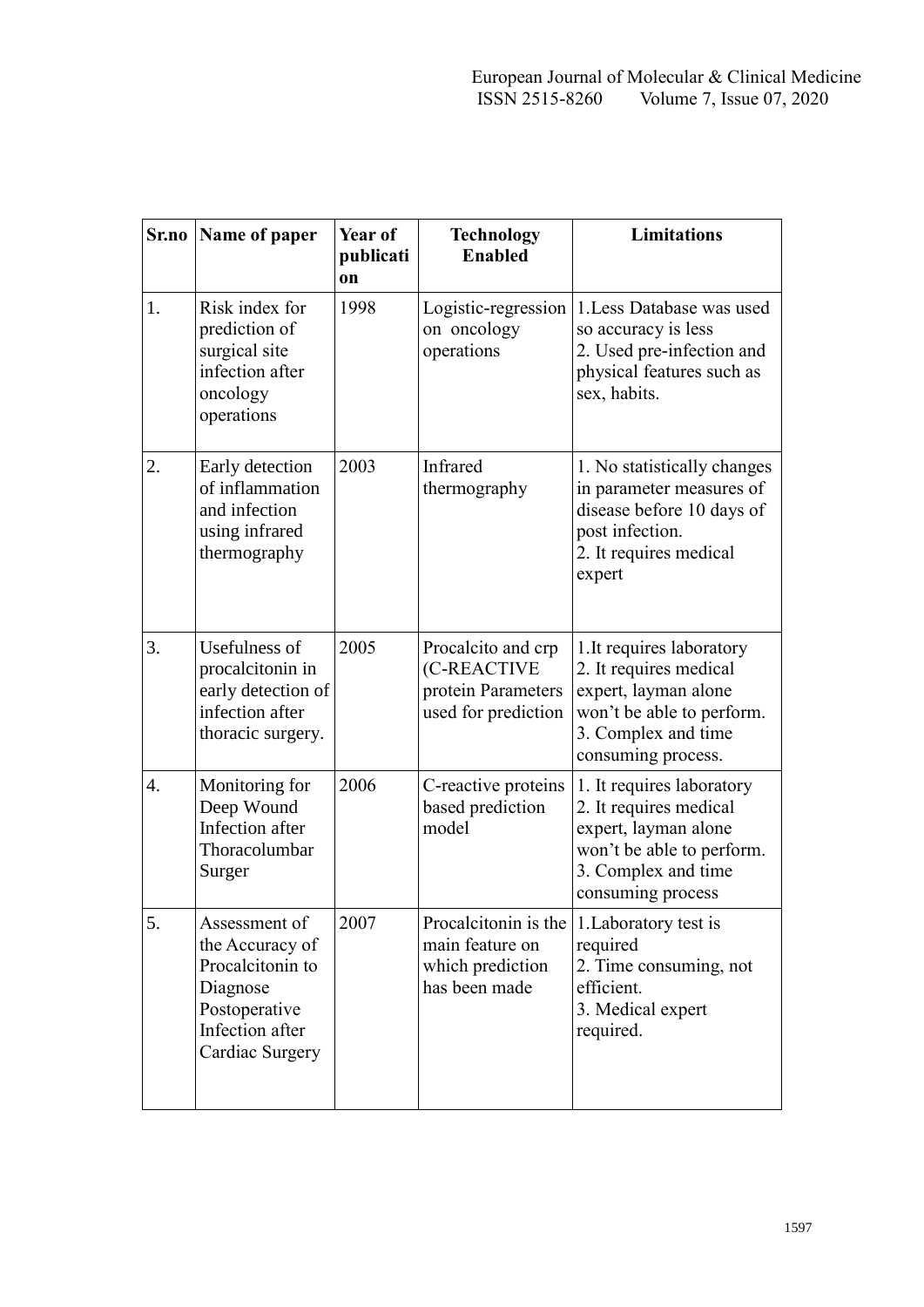| 6.  | C-reactive<br>protein levels for<br>early detection of<br>postoperative<br>infection after<br>fracture surgery<br>in 787 patients                                          | 2009 | C-reactive proteins<br>based prediction<br>model      | 1. It is time consuming<br>2. less data base, accuracy<br>is less<br>3. it is not automated                                       |
|-----|----------------------------------------------------------------------------------------------------------------------------------------------------------------------------|------|-------------------------------------------------------|-----------------------------------------------------------------------------------------------------------------------------------|
| 7.  | Usefulness of<br><b>Infrared Thermal</b><br><b>Imaging Camera</b><br>for Screening of<br>Postoperative<br><b>Surgical Site</b><br>Infection after<br>the Nuss<br>Procedure | 2013 | <b>Infrared Thermal</b><br>Images and<br>thermography | 1. The hot spot which<br>appears in the image, may<br>show the healing process,<br>accuracy may vary and<br>predict wrong answer. |
| 8.  | Gastric Surgical<br>Site Infection<br><b>Risk Prediction</b><br>Model                                                                                                      | 2015 | Lasso method                                          | 1. Based on physical<br>features.<br>2. Time consuming                                                                            |
| 9.  | Thermographic<br>mapping of the<br>abdomen in<br>healthy subjects<br>and patients after<br>enterostoma                                                                     | 2015 | Thermal Images<br>and thermography                    | 1. A pilot Study so has<br>limitations<br>2. Limited to color related<br>Images.                                                  |
| 10. | Prediction of<br>Surgical site<br>infection after<br>hospital<br>discharge in<br>patients<br>undergoing<br>major vascular<br>surgery.                                      | 2015 | Logistic<br>Regression                                | 1. Fails to compare the<br>infection with time for<br>each patient<br>2. Time consuming.                                          |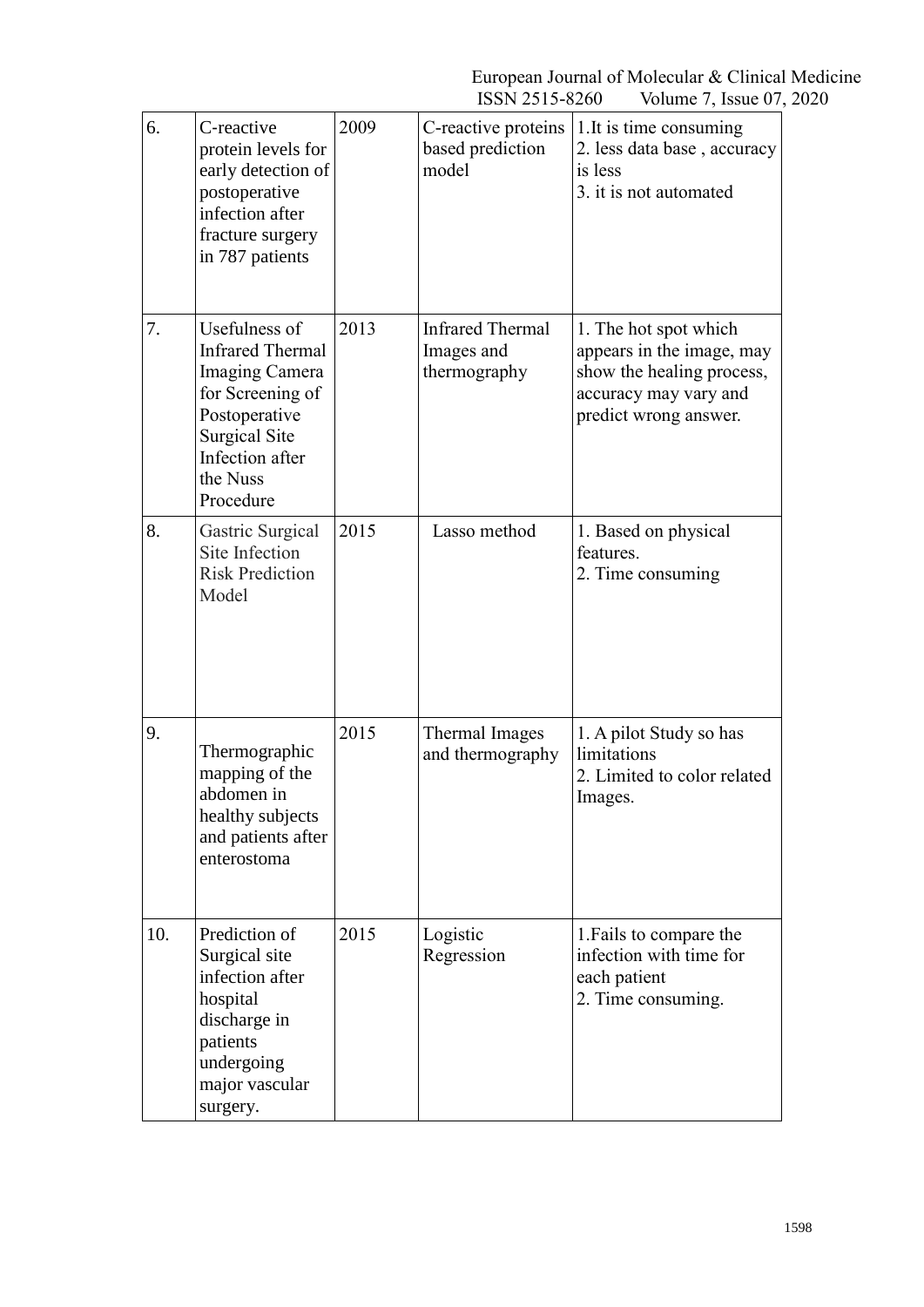| 11. | Machine learning<br>applications in<br>cancer prognosis<br>and prediction                                                                                                                                                        | 2015 | Bayesian<br>Networks (BNs),<br><b>Decision Trees</b><br>(DTs), Neural<br>Networks (ANNs)<br>and SVM | 1. Accuracy varies with<br>the algorithm<br>2. Database has to create<br>in specific order.                                                                  |
|-----|----------------------------------------------------------------------------------------------------------------------------------------------------------------------------------------------------------------------------------|------|-----------------------------------------------------------------------------------------------------|--------------------------------------------------------------------------------------------------------------------------------------------------------------|
| 12. | Risk factors and<br>prediction model<br>for inpatient<br>surgical site<br>infection after<br>major abdominal<br>surgery                                                                                                          | 2017 | logistic-regression                                                                                 | 1. Age factor is considered<br>as the main parameter<br>which can consider un<br>related parameters<br>affecting the prediction<br>model                     |
| 13. | Thermal Imaging 2017<br>to Diagnose and<br>Monitor<br>Suspected<br><b>Bacterial</b><br>Infections                                                                                                                                |      | Thermal images<br>and thermography<br><b>FLIR</b> device                                            | 1. Flir device is required<br>2. The output depends on<br>temperature value which<br>may disguise the answer<br>as the healing temperature<br>can get added. |
| 14. | The surgical<br>wound in<br>infrared:<br>Thermographic<br>profiles and early<br>stage test-<br>accuracy to<br>predict surgical<br>site infection in<br>obese women<br>during the first<br>30 days after<br>caesarean<br>section. | 2019 | Thermal images<br>and thermography                                                                  | 1. Laboratory is required.<br>2. Only medical Expert<br>can handle the project<br>3. Time consuming                                                          |

**Table 1: Difference in output of each paper.**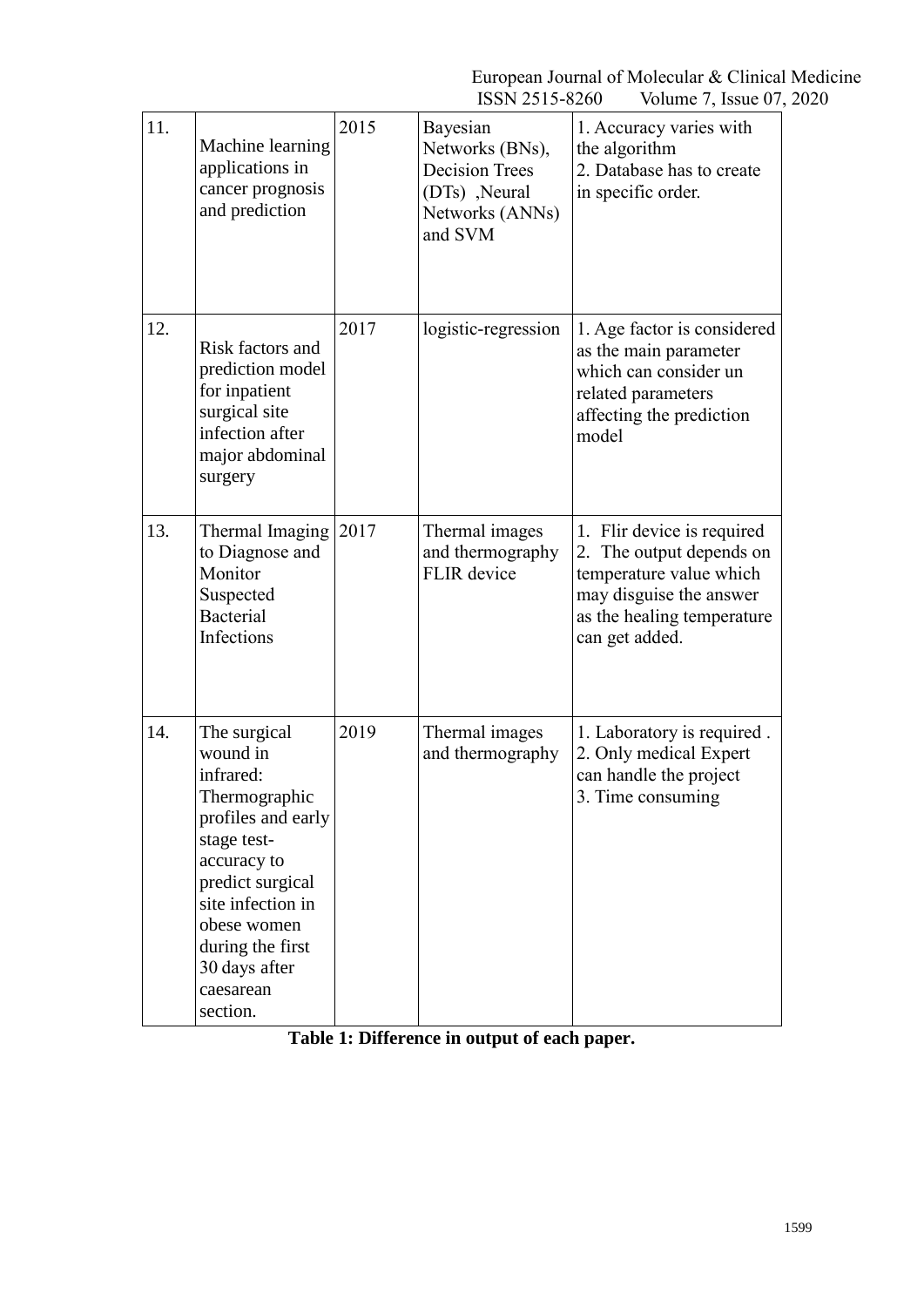| <b>SR.No</b>   | <b>Methodology</b>                | <b>Advantages</b>                                                      | <b>Limitations</b>                                                                                                    |
|----------------|-----------------------------------|------------------------------------------------------------------------|-----------------------------------------------------------------------------------------------------------------------|
| 1              | Thermography                      | Accuracy is high,<br>infection can be visualized.                      | Thermal camera is required which is<br>costlier.                                                                      |
| $\overline{2}$ | Lasso method                      | Accuracy is more the<br>logistic regression and easy<br>to implement   | Laboratory is needed,<br>not used in modern technology, time<br>consuming                                             |
| 3              | <b>BN</b>                         | Accuracy is upto 69%                                                   | Data base need to be created with neat<br>specifications,<br>accuracy depends on training data.                       |
| $\overline{4}$ | <b>SVM</b>                        | Accuracy is upto 71%                                                   | Data base need to be created with neat<br>specifications,<br>accuracy depends on training data.                       |
| 5              | <b>Decision Tree</b>              | Accuracy is upto 93%                                                   | Data base need to be created with neat<br>specifications,<br>Accuracy depends on training data.                       |
| 6              | Logistic-regression               | Accuracy is upto 96.5%                                                 | Data base need to be created with neat<br>specifications,<br>Accuracy depends on training data.                       |
| 7              | <b>Neural Network</b>             | Accurately is high even<br>when database is not big,<br>Easier to use. | Accuracy depends on training data.                                                                                    |
| 8              | Thermal Images and<br>Flir device | Accuracy is higher.                                                    | The output depends on temperature<br>value which may disguise the answer as<br>the healing temperature can get added. |

# **Table 2 : Analysis of Methodology**

# **Conclusion**

In this paper, a comprehensive review of Methods for early detection of post-operative infection including brief explanation of use of Thermal Images that is thermography, Neural network, Threshold Algorithm , Machine learning algorithmic such as BN, Support-vector machine(SVM),Decision tree , Neural network, and different methods such as lasso etc with the accuracy and the limitations.

In our project some of the limitations such as time consuming is retarded and it is an efficient, fast and accurate system where a layman can use without guidance the expert person every time.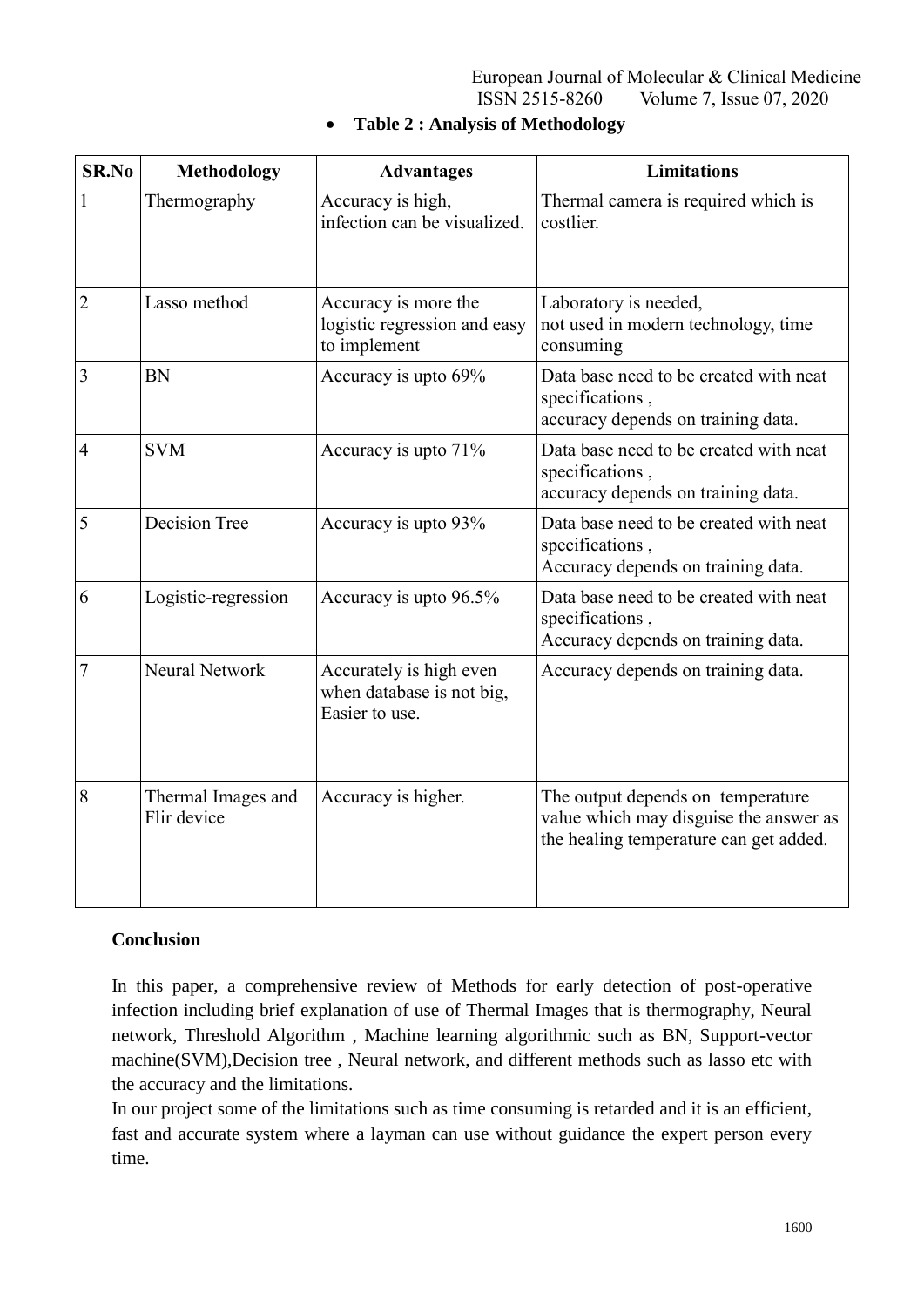It is portable and can be used in rural areas , resulting in less hospital stay ,less cost and less suffering to patient helping doctors for detection and diagnoses this project will primarily focus on the prediction of probability of having infection also if infection is present or not and if present how much and difference from previous image and predict the output of next image so that it can be used in future in place of MRI.

"A non-contact system for early detection of post-operative infection". Also it is useful for continuous monitoring. It helps us to achieve continuous measurement of vital sign parameters during the whole day without limiting the patient mobility. To analyze vital sign parameters for disease diagnosis to assist professionals. This application will be easily available and can be used with smart phones which almost everyone has. It can be easily transportable from one place to another. It can be affordable at low cost and less maintenance.

# **References:**

- [1] [KonstantinaKouroua,ThemisP.ExarchosabKonstantinos,P.ExarchosaMichalisV.Kara](https://www.sciencedirect.com/science/article/pii/S2001037014000464#!) [mouziscDimitrios,I.Fotiadisab](https://www.sciencedirect.com/science/article/pii/S2001037014000464#!) "Machine learning applications in cancer prognosis and prediction["Computational and Structural Biotechnology Journal](https://www.sciencedirect.com/science/journal/20010370) [Volume 13,](https://www.sciencedirect.com/science/journal/20010370/13/supp/C) 2015, Pages 8-17
- [2] [Charmaine Childs](https://www.ncbi.nlm.nih.gov/pubmed/?term=Childs%20C%5bAuthor%5d&cauthor=true&cauthor_uid=30637101)[,Nicola Wright](https://www.ncbi.nlm.nih.gov/pubmed/?term=Wright%20N%5bAuthor%5d&cauthor=true&cauthor_uid=30637101)[,Jon Willmott](https://www.ncbi.nlm.nih.gov/pubmed/?term=Willmott%20J%5bAuthor%5d&cauthor=true&cauthor_uid=30637101)[,Matthew Davies,](https://www.ncbi.nlm.nih.gov/pubmed/?term=Davies%20M%5bAuthor%5d&cauthor=true&cauthor_uid=30637101)[Karen Kilner](https://www.ncbi.nlm.nih.gov/pubmed/?term=Kilner%20K%5bAuthor%5d&cauthor=true&cauthor_uid=30637101)[,Karen](https://www.ncbi.nlm.nih.gov/pubmed/?term=Ousey%20K%5bAuthor%5d&cauthor=true&cauthor_uid=30637101)  [Ousey](https://www.ncbi.nlm.nih.gov/pubmed/?term=Ousey%20K%5bAuthor%5d&cauthor=true&cauthor_uid=30637101)[,HorSoltani,](https://www.ncbi.nlm.nih.gov/pubmed/?term=Soltani%20H%5bAuthor%5d&cauthor=true&cauthor_uid=30637101)[Priya Madhuvrata,](https://www.ncbi.nlm.nih.gov/pubmed/?term=Madhuvrata%20P%5bAuthor%5d&cauthor=true&cauthor_uid=30637101)and [John Stephenson"](https://www.ncbi.nlm.nih.gov/pubmed/?term=Stephenson%20J%5bAuthor%5d&cauthor=true&cauthor_uid=30637101)The surgical wound in infrared: Thermographic profiles and early stage test-accuracy to predict surgical site infection in obese women during the first 30 days after caesarean section.["Antimicrob](https://www.ncbi.nlm.nih.gov/pmc/articles/PMC6323776/)  [Resist Infect Control.](https://www.ncbi.nlm.nih.gov/pmc/articles/PMC6323776/) 2019; 8: 7.
- [3] Kenya Fujita, Masahiko Noguchi,Shunsuke Yuzuriha,Daisuke Yanagisawa,and Kiyoshi Matsuo "Usefulness of Infrared Thermal Imaging Camera for Screening of Postoperative Surgical Site Infection after the Nuss Procedure".Volume 2013 |Article ID 946156 | 2 pages
- [4] A. L. Schaefer, , N. Cook, , S. V. Tessaro, , D. Deregt, , G. Desroches, , P. L. Dubeski, , A. K.W. Tong, and , D. L. Godson"Early detection of inflammation and infection using infrared thermography."Canadian Journal of Animal Science, 2004, 84(1): 73-80
- [5] Patricia L. Hibberd, Massachusetts General Hospital "Thermal Imaging to Diagnose and Monitor Suspected Bacterial Infections"Massachusetts General HospitalBoston, Massachusetts, United States, 02114[Google Scholar]
- [6] MD [EduardoVelasco](https://www.ajicjournal.org/article/S0196-6553(98)80004-7/javascript:void(0);) [Correspondence information about the author MD Eduardo](https://www.ajicjournal.org/article/S0196-6553(98)80004-7/javascript:void(0);)  [VelascoM](https://www.ajicjournal.org/article/S0196-6553(98)80004-7/javascript:void(0);)D, MSc [Luiz Claudio Santos Thuler,](https://www.ajicjournal.org/article/S0196-6553(98)80004-7/javascript:void(0);) [Carlos Alberto de Souza](https://www.ajicjournal.org/article/S0196-6553(98)80004-7/javascript:void(0);)  [Martins](https://www.ajicjournal.org/article/S0196-6553(98)80004-7/javascript:void(0);) , [Leda Maria de Castro Dias](https://www.ajicjournal.org/article/S0196-6553(98)80004-7/javascript:void(0);) [,Vania Maria da S. e C. Gonçalves.](https://www.ajicjournal.org/article/S0196-6553(98)80004-7/javascript:void(0);)Risk index for prediction of surgical site infection after oncology operations. Volume 26, Issue 3, Pages 217–223,1998 June.
- [7] [CarlvanWalraven](https://www.ncbi.nlm.nih.gov/pubmed/?term=van%20Walraven%20C%5bAuthor%5d&cauthor=true&cauthor_uid=23826224) and [ReillyMusselman](https://www.ncbi.nlm.nih.gov/pubmed/?term=Musselman%20R%5bAuthor%5d&cauthor=true&cauthor_uid=23826224) Emma S. McBryde, Editor ." The Surgical Site Infection Risk Score (SSIRS): A Model to Predict the Risk of Surgical Site Infection" [PLoS One.](https://www.ncbi.nlm.nih.gov/pmc/articles/PMC3694979/) 2013; 8(6): e67167.
- [8] Gastric Surgical Site Infection Risk Prediction Model["Graduate School of Public](http://s-space.snu.ac.kr/handle/10371/433)  [Health](http://s-space.snu.ac.kr/handle/10371/433) [Dept. of Public Health Theses \(Master's Degree\)\[](http://s-space.snu.ac.kr/handle/10371/435)PubMed]
- [9] [AslamEjazMD, MPHaCarlSchmidtMDbFabian M.JohnstonMD, MHSaSteve](https://www.sciencedirect.com/science/article/pii/S0022480417302718#!)  [M.FrankMDcTimothy M.PawlikMD, MPH, PhDb"](https://www.sciencedirect.com/science/article/pii/S0022480417302718#!)Risk factors and prediction model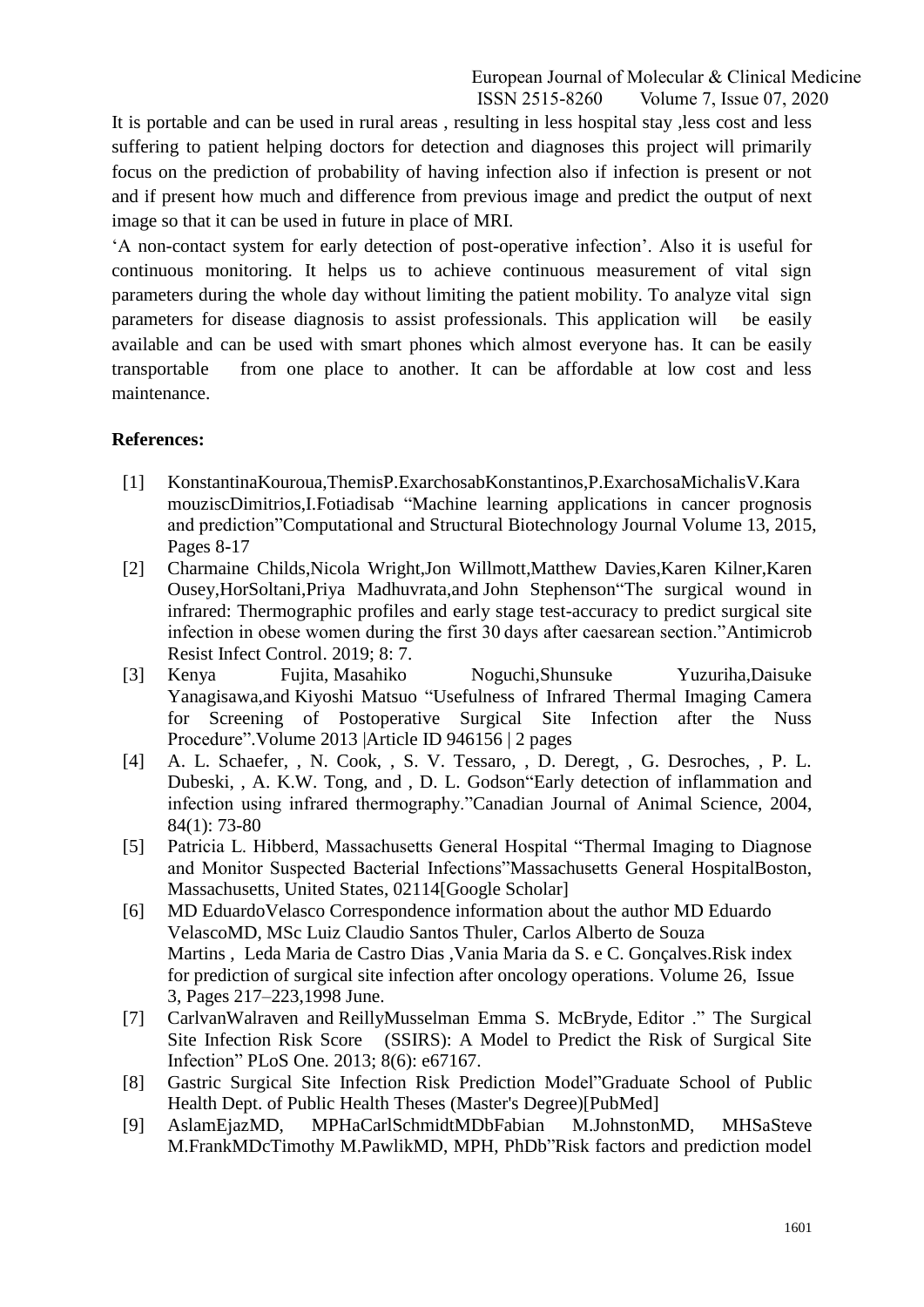for inpatient surgical site infection after major abdominal surgery["Journal of Surgical](https://www.sciencedirect.com/science/journal/00224804)  [Research](https://www.sciencedirect.com/science/journal/00224804) [Volume 217,](https://www.sciencedirect.com/science/journal/00224804/217/supp/C) September 2017, Pages 153-159

- [10] Ronald Lee Nichols, M.S., M.D., Jeffrey W. Smith, M.S., M.P.H., Daniel B. Klein, M.D., Donald D. Trunkey, M.D., Ronald H. Cooper, M.D., Michael F. Adinolfi, M.D., and John Mills, M.D."Risk of Infection after Penetrating Abdominal Trauma"N Engl J Med 1984; 311:1065-1070 DOI: 10.1056/NEJM198410253111701
- [11] [Margaret A. Olsen PhD, MPH,](https://link.springer.com/article/10.1245/s10434-015-5083-1#auth-1) [Katelin B. Nickel MPH,](https://link.springer.com/article/10.1245/s10434-015-5083-1#auth-2) [Julie A. Margenthaler](https://link.springer.com/article/10.1245/s10434-015-5083-1#auth-3)  [MD,](https://link.springer.com/article/10.1245/s10434-015-5083-1#auth-3) [Ida K. Fox MD,](https://link.springer.com/article/10.1245/s10434-015-5083-1#auth-4) [Kelly E. Ball BSN, MPH, RN,](https://link.springer.com/article/10.1245/s10434-015-5083-1#auth-5) [Daniel Mines MD, MSCE,](https://link.springer.com/article/10.1245/s10434-015-5083-1#auth-6) [Anna](https://link.springer.com/article/10.1245/s10434-015-5083-1#auth-7)  [E. Wallace MPH,](https://link.springer.com/article/10.1245/s10434-015-5083-1#auth-7) [Graham A. Colditz MD, DrPH](https://link.springer.com/article/10.1245/s10434-015-5083-1#auth-8) & [Victoria J. Fraser](https://link.springer.com/article/10.1245/s10434-015-5083-1#auth-9)  [MD"](https://link.springer.com/article/10.1245/s10434-015-5083-1#auth-9)Development of a Risk Prediction Model to Individualize Risk Factors for Surgical Site Infection After Mastectomy" [Annals of Surgical](https://link.springer.com/journal/10434)  [Oncology](https://link.springer.com/journal/10434) volume 23, pages2471–2479(2016)
- [12] [Siah CJ,](https://www.ncbi.nlm.nih.gov/pubmed/?term=Siah%20CJ%5bAuthor%5d&cauthor=true&cauthor_uid=25764955) [Childs C.](https://www.ncbi.nlm.nih.gov/pubmed/?term=Childs%20C%5bAuthor%5d&cauthor=true&cauthor_uid=25764955)"Thermographic mapping of the abdomen in healthy subjects and patients after enterostoma["J Wound Care.](https://www.ncbi.nlm.nih.gov/pubmed/25764955) 2015 Mar;24(3):112; 114-20..[Google Scholar]
- [13] [Jason T. Wiseman,](https://www.ncbi.nlm.nih.gov/pubmed/?term=Wiseman%20JT%5bAuthor%5d&cauthor=true&cauthor_uid=26143662) MD[,Sara Fernandes-Taylor,](https://www.ncbi.nlm.nih.gov/pubmed/?term=Fernandes-Taylor%20S%5bAuthor%5d&cauthor=true&cauthor_uid=26143662) PhD[,Maggie L. Barnes,](https://www.ncbi.nlm.nih.gov/pubmed/?term=Barnes%20ML%5bAuthor%5d&cauthor=true&cauthor_uid=26143662) BA[,R. Scott](https://www.ncbi.nlm.nih.gov/pubmed/?term=Saunders%20RS%5bAuthor%5d&cauthor=true&cauthor_uid=26143662)  [Saunders,](https://www.ncbi.nlm.nih.gov/pubmed/?term=Saunders%20RS%5bAuthor%5d&cauthor=true&cauthor_uid=26143662) MD[,Sandeep Saha,](https://www.ncbi.nlm.nih.gov/pubmed/?term=Saha%20S%5bAuthor%5d&cauthor=true&cauthor_uid=26143662) MS, [Jeffrey Havlena,](https://www.ncbi.nlm.nih.gov/pubmed/?term=Havlena%20J%5bAuthor%5d&cauthor=true&cauthor_uid=26143662) MS[,Paul J. Rathouz,](https://www.ncbi.nlm.nih.gov/pubmed/?term=Rathouz%20PJ%5bAuthor%5d&cauthor=true&cauthor_uid=26143662) PhD,and [K.](https://www.ncbi.nlm.nih.gov/pubmed/?term=Kent%20KC%5bAuthor%5d&cauthor=true&cauthor_uid=26143662) [Craig Kent,](https://www.ncbi.nlm.nih.gov/pubmed/?term=Kent%20KC%5bAuthor%5d&cauthor=true&cauthor_uid=26143662) MD."Prediction of Surgical site infection after hospital discharge in patients undergoing major vascular surgery.["J Vasc Surg. 2015 Oct; 62\(4\): 1023–](https://www.ncbi.nlm.nih.gov/entrez/eutils/elink.fcgi?dbfrom=pubmed&retmode=ref&cmd=prlinks&id=26143662) [1031.e5.N](https://www.ncbi.nlm.nih.gov/entrez/eutils/elink.fcgi?dbfrom=pubmed&retmode=ref&cmd=prlinks&id=26143662)CBI..[Google Scholar]
- [14] [Neumaier M1](https://www.ncbi.nlm.nih.gov/pubmed/?term=Neumaier%20M%5bAuthor%5d&cauthor=true&cauthor_uid=18622849), [Scherer MA.](https://www.ncbi.nlm.nih.gov/pubmed/?term=Scherer%20MA%5bAuthor%5d&cauthor=true&cauthor_uid=18622849)"C-reactive protein levels for early detection of postoperative infection after fracture surgery in 787 patients["Acta Orthop.](https://www.ncbi.nlm.nih.gov/pubmed/18622849) 2008 Jun;79(3):428-32. doi: 10.1080/17453670710015355..[Google Scholar]
- [15] [Falcoz PE1](https://www.ncbi.nlm.nih.gov/pubmed/?term=Falcoz%20PE%5bAuthor%5d&cauthor=true&cauthor_uid=15896620), [Laluc F,](https://www.ncbi.nlm.nih.gov/pubmed/?term=Laluc%20F%5bAuthor%5d&cauthor=true&cauthor_uid=15896620) [Toubin MM,](https://www.ncbi.nlm.nih.gov/pubmed/?term=Toubin%20MM%5bAuthor%5d&cauthor=true&cauthor_uid=15896620) [Puyraveau M,](https://www.ncbi.nlm.nih.gov/pubmed/?term=Puyraveau%20M%5bAuthor%5d&cauthor=true&cauthor_uid=15896620) [Clement F,](https://www.ncbi.nlm.nih.gov/pubmed/?term=Clement%20F%5bAuthor%5d&cauthor=true&cauthor_uid=15896620) [Mercier M,](https://www.ncbi.nlm.nih.gov/pubmed/?term=Mercier%20M%5bAuthor%5d&cauthor=true&cauthor_uid=15896620) [Chocron](https://www.ncbi.nlm.nih.gov/pubmed/?term=Chocron%20S%5bAuthor%5d&cauthor=true&cauthor_uid=15896620)  [S,](https://www.ncbi.nlm.nih.gov/pubmed/?term=Chocron%20S%5bAuthor%5d&cauthor=true&cauthor_uid=15896620) [Etievent JP.](https://www.ncbi.nlm.nih.gov/pubmed/?term=Etievent%20JP%5bAuthor%5d&cauthor=true&cauthor_uid=15896620)"Usefullness of procalcitonin in earlydetection of infection after thoracic surgery.["Eur J Cardiothorac Surg.](https://www.ncbi.nlm.nih.gov/pubmed/15896620) 2005 Jun;27(6):1074-8. Epub 2005 Apr 25.[Google Scholar]
- [16] Ki Chan An, M.D., Key Yong Kim, M.D., Mu Jung Heo, M.D.#, Jin Seok Kim, M.D."Monitoring for Deep Wound Infection after Thoracolumbar Surgery Significance of Suction Drainage Tip Culture for Early Detection of Postoperative Deep Wound Infection"DOI: 10.4184/jkss.2006.13.1.23[Research Gate]
- [17] [Jones-Jackson L1](https://www.ncbi.nlm.nih.gov/pubmed/?term=Jones-Jackson%20L%5bAuthor%5d&cauthor=true&cauthor_uid=15896941), [Walker R,](https://www.ncbi.nlm.nih.gov/pubmed/?term=Walker%20R%5bAuthor%5d&cauthor=true&cauthor_uid=15896941) [Purnell G,](https://www.ncbi.nlm.nih.gov/pubmed/?term=Purnell%20G%5bAuthor%5d&cauthor=true&cauthor_uid=15896941) [McLaren SG,](https://www.ncbi.nlm.nih.gov/pubmed/?term=McLaren%20SG%5bAuthor%5d&cauthor=true&cauthor_uid=15896941) [Skinner RA,](https://www.ncbi.nlm.nih.gov/pubmed/?term=Skinner%20RA%5bAuthor%5d&cauthor=true&cauthor_uid=15896941) [Thomas JR,](https://www.ncbi.nlm.nih.gov/pubmed/?term=Thomas%20JR%5bAuthor%5d&cauthor=true&cauthor_uid=15896941) [Suva](https://www.ncbi.nlm.nih.gov/pubmed/?term=Suva%20LJ%5bAuthor%5d&cauthor=true&cauthor_uid=15896941)  [LJ,](https://www.ncbi.nlm.nih.gov/pubmed/?term=Suva%20LJ%5bAuthor%5d&cauthor=true&cauthor_uid=15896941) [Anaissie E,](https://www.ncbi.nlm.nih.gov/pubmed/?term=Anaissie%20E%5bAuthor%5d&cauthor=true&cauthor_uid=15896941) [Miceli M,](https://www.ncbi.nlm.nih.gov/pubmed/?term=Miceli%20M%5bAuthor%5d&cauthor=true&cauthor_uid=15896941) [Nelson CL,](https://www.ncbi.nlm.nih.gov/pubmed/?term=Nelson%20CL%5bAuthor%5d&cauthor=true&cauthor_uid=15896941) [Ferris EJ,](https://www.ncbi.nlm.nih.gov/pubmed/?term=Ferris%20EJ%5bAuthor%5d&cauthor=true&cauthor_uid=15896941) [Smeltzer MS.](https://www.ncbi.nlm.nih.gov/pubmed/?term=Smeltzer%20MS%5bAuthor%5d&cauthor=true&cauthor_uid=15896941)Early detection of bone infection and differentiation from post-surgical inflammation using 2-deoxy-2-[' 8F] fluoro-~-g~ucose positron emission tomography (FDG-PET) in an animal mode[.J](https://www.ncbi.nlm.nih.gov/pubmed/15896941)  [Orthop Res.](https://www.ncbi.nlm.nih.gov/pubmed/15896941) 2005 Nov;23(6):1484-9.[PubMed]
- [18] Bruce J, Russell EM, Mollison J, Krukowski ZH. The measurement and monitoring of surgical adverse events. Health Technol Asses. 2001;5:1–194. [PubMed] [Google Scholar]
- [19] Surgical Site Infection Mandatory surveillance of orthopaedic categories http://www.hpa.org.uk/infections/topics\_az/surgical\_site\_infection/ManSurv.htmLast JM. A Dictionary of Edipemiology. 4. Ney York: Oxford University Press; 2001. [Google Scholar]
- [20] Hadden F, O'Brien S. Assessing acute health trends: surveillance. In: Pencheon D, Guest C, Melzer D, Muir Gray JA, editor. Oxford Handbook of Public Health Practice. 2001. pp. 14–19. [Google Scholar]
- [21] Teutsch SM, Thacker SB. Planning a public health surveillance system. Epidemiol Bull. 1995;16:1– 6. [PubMed] [Google Scholar]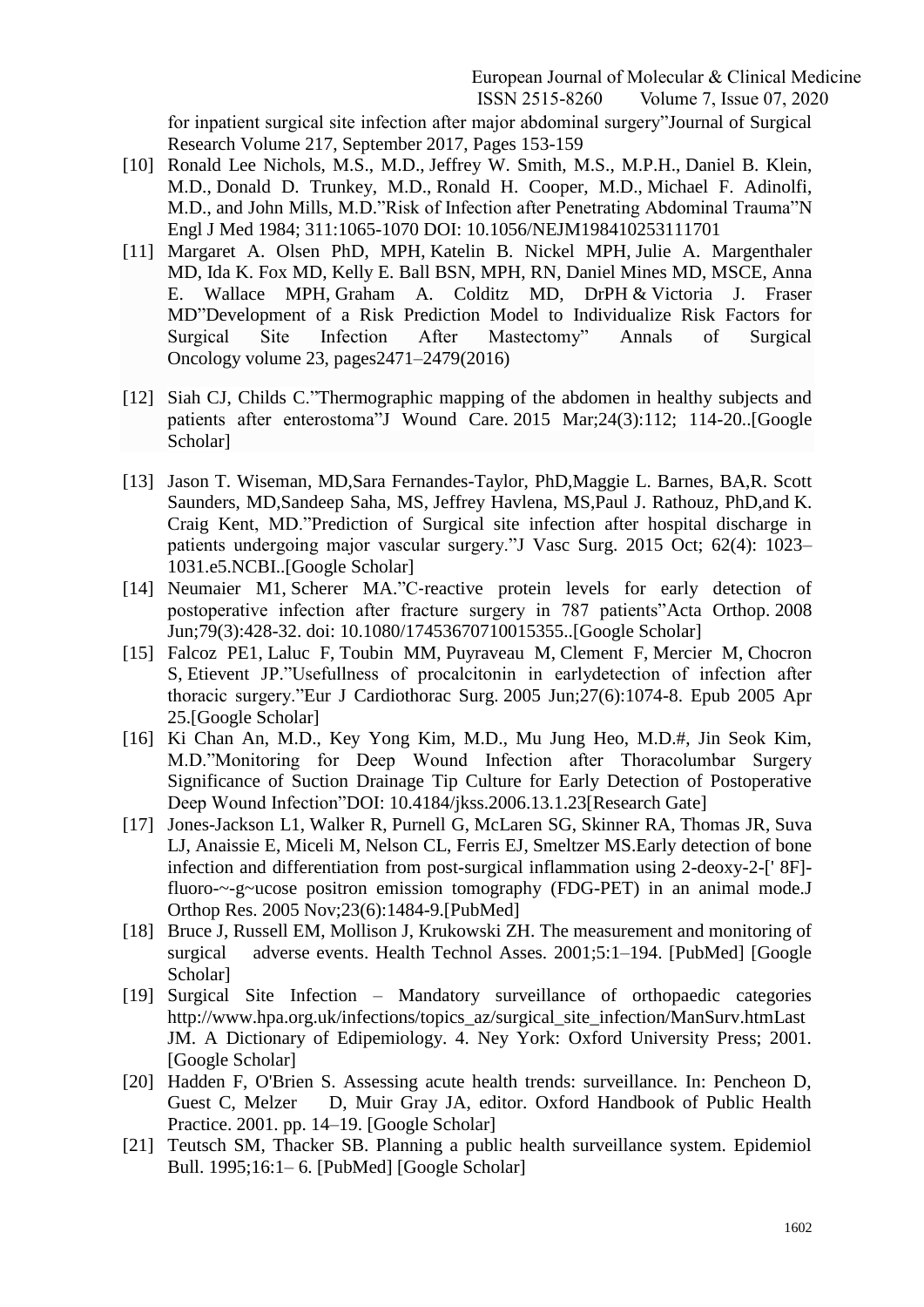- [22] Mangram AJ, Horan TC, Pearson ML. Silver LC, Jarvis WR. Guideline for prevention of surgical site infection. Am J Infect Control. 1999;27:97–132. doi: 10.1016/S0196-6553(99)70088-X. [PubMed] [CrossRef] [Google Scholar]
- [23] Whiting P, Rutjes AWS, Reitsma JB, Bossuyt PMM, Kleijen J. The development of QUADAS: a tool for the quality assessment of studies of diagnostic accuracy included in systematic reviews. BMC Med Res Meth. 2003;3:25. doi: 10.1186/1471-2288-3- 25. [PMC free article] [PubMed] [CrossRef]
- [24] James, Spencer L, Chris D Castle, Zachary V Dingels, Jack T Fox, Erin B Hamilton, Zichen Liu, Nicholas L S Roberts, et al. "Estimating Global Injuries Morbidity and Mortality: Methods and Data Used in the Global Burden of Disease 2017 Study." *Injury Prevention* 26, no. Supp 1 (October 2020): i125–53. [https://doi.org/10.1136/injuryprev-2019-043531.](https://doi.org/10.1136/injuryprev-2019-043531)
- [25] James, Spencer L, Chris D Castle, Zachary V Dingels, Jack T Fox, Erin B Hamilton, Zichen Liu, Nicholas L S Roberts, et al. "Global Injury Morbidity and Mortality from 1990 to 2017: Results from the Global Burden of Disease Study 2017." *Injury Prevention* 26, no. Supp 1 (October 2020): i96–114. [https://doi.org/10.1136/injuryprev-2019-043494.](https://doi.org/10.1136/injuryprev-2019-043494)
- [26] Murray, Christopher J L, Cristiana Abbafati, Kaja M Abbas, Mohammad Abbasi, Mohsen Abbasi-Kangevari, Foad Abd-Allah, Mohammad Abdollahi, et al. "Five Insights from the Global Burden of Disease Study 2019." *The Lancet* 396, no. 10258 (October 2020): 1135–59. [https://doi.org/10.1016/S0140-6736\(20\)31404-5.](https://doi.org/10.1016/S0140-6736(20)31404-5)
- [27] Murray, Christopher J L, Aleksandr Y Aravkin, Peng Zheng, Cristiana Abbafati, Kaja M Abbas, Mohsen Abbasi-Kangevari, Foad Abd-Allah, et al. "Global Burden of 87 Risk Factors in 204 Countries and Territories, 1990–2019: A Systematic Analysis for the Global Burden of Disease Study 2019." *The Lancet* 396, no. 10258 (October 2020): 1223–49. [https://doi.org/10.1016/S0140-6736\(20\)30752-2.](https://doi.org/10.1016/S0140-6736(20)30752-2)
- [28] Vos, Theo, Stephen S Lim, Cristiana Abbafati, Kaja M Abbas, Mohammad Abbasi, Mitra Abbasifard, Mohsen Abbasi-Kangevari, et al. "Global Burden of 369 Diseases and Injuries in 204 Countries and Territories, 1990–2019: A Systematic Analysis for the Global Burden of Disease Study 2019." *The Lancet* 396, no. 10258 (October 2020): 1204–22. [https://doi.org/10.1016/S0140-6736\(20\)30925-9.](https://doi.org/10.1016/S0140-6736(20)30925-9)
- [29] Bhayani, P., R. Rawekar, S. Bawankule, S. Kumar, S. Acharya, A. Gaidhane, and M. Khatib. "Profile of Urinary Tract Infection in a Rural Tertiary Care Hospital: Two-Year Cross-Sectional Study." *Journal of Datta Meghe Institute of Medical Sciences University* 14, no. 1 (2019): 22–26. [https://doi.org/10.4103/jdmimsu.jdmimsu\\_87\\_18.](https://doi.org/10.4103/jdmimsu.jdmimsu_87_18)
- [30] Fulzele, P., Z. Quazi, A. Sirsam, S. Khobargade, Y. Chitriv, K. Singh, and S. Choudhary. "Methods for Early Detection of Postoperative Infection: A Review." *Journal of Advanced Research in Dynamical and Control Systems* 11, no. 8 Special Issue (2019): 3155–67.
- [31] Gaidhane, A., A. Sinha, M. Khatib, P. Simkhada, P. Behere, D. Saxena, B. Unnikrishnan, M. Khatib, M. Ahmed, and Q.S. Zahiruddin. "A Systematic Review on Effect of Electronic Media on Diet, Exercise, and Sexual Activity among Adolescents." *Indian Journal of Community Medicine* 43, no. 5 (2018): S56–65. [https://doi.org/10.4103/ijcm.IJCM\\_143\\_18.](https://doi.org/10.4103/ijcm.IJCM_143_18)
- [32] Gaidhane, S., N. Khatib, Q.S. Zahiruddin, A. Gaidhane, S. Telrandhe, and P. Godhiwal. "Depression, Anxiety and Stress among the General Population in the Time of COVID-19 Lockdown: A Cross-Sectional Study Protocol." *International Journal of Research in Pharmaceutical Sciences* 11, no. Special Issue 1 (2020): 360– 64. [https://doi.org/10.26452/ijrps.v11iSPL1.2726.](https://doi.org/10.26452/ijrps.v11iSPL1.2726)